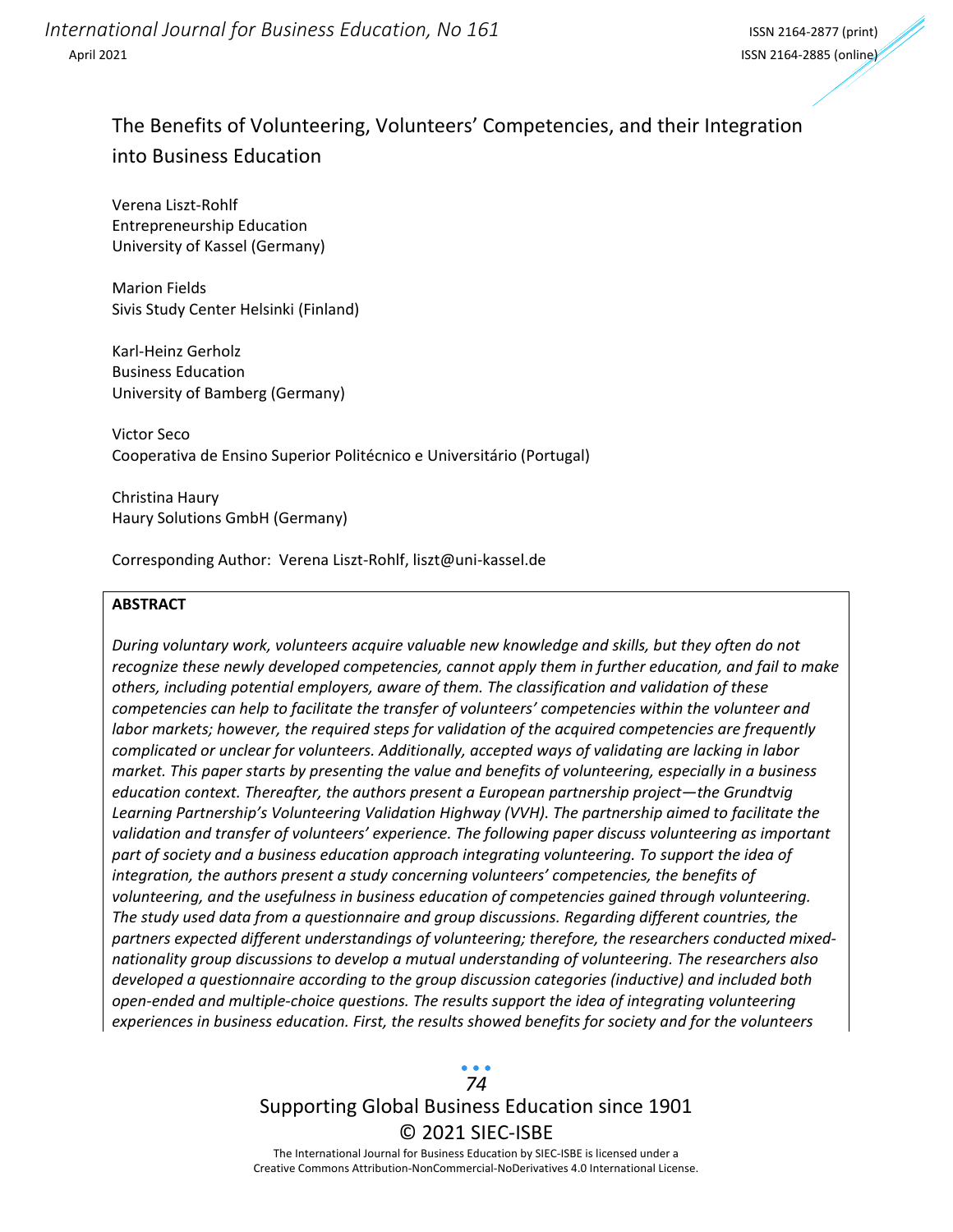*themselves. Second, the volunteers gain on the one hand professional competencies that were relevant to the labor market, like delegating tasks to other people. On the other hand, the volunteers mentioned social and process-oriented competencies, including communication and technical skills. Third, the researchers identified two major advantages of volunteering: volunteers learn networking and communicating, and volunteers experience opened new occupational fields. The authors presented in a fourth step opportunities to integrate volunteering into business education. Business education can therefore be a service learning or a social entrepreneurship education course.*

**Keywords:** volunteer, competencies, validation, motivation, business education, entrepreneurship education, service-learning, social entrepreneurship

This paper presents the most important advantages of volunteering for society and business education. Volunteering is generally seen as a force for good. Indeed, it can make the world a better place by helping others to solve a wide range of problems, on a small scale, such as by providing childcare to help parents attend educational classes, or a worldwide one, such as by combatting climate change. These problems vary in scope, leading to diverse requirements of the volunteers themselves. As a result, volunteers acquire many competencies during their volunteer activities, but seldom recognize or validate their gained learning and competencies. Since volunteers are essential to society, their achievements and competencies need to be recognized and validated in terms of a *learning society*. Learning cannot be separated from its social context and should be available for all (Ranson, 1998). People learn during all stages of their lives and in various contexts, including formal and informal learning environments. In paid work or volunteering contexts, people also form what are known as *communities of practice* to share their learning.

By encouraging volunteering, societies foster educational participation, which in turn leads to leadership development, problem-solving to fit the needs of communities, and an articulate and mature civil society. Additionally, volunteering builds citizenship based on cooperation, solidarity, and commitment. In many countries, lifelong learning policies have, since the 1990s, stressed the positive aspects of learning through volunteering and highlighted civil organizations' relationship with skill formation and the development of social capital, to mention a few positive outcomes (Fields, 2005). Since then, numerous studies and projects have explored volunteering and learning through volunteering. Additionally, initiatives to recognize and validate volunteers' experience and competencies have been evolving in formal education—especially in business education, which prepares people for business careers in different sectors and positions.

This paper presents the advantages of volunteering work for the volunteers, society, and business education. Therefore, the paper starts with giving a short introduction to volunteering and discussing the business education approach. Afterward, the paper presents an EU project and its outcomes. The EU project used social media and the Internet to make volunteers' learning visible, and the transfer of good practice was its primary aim. Within the EU Project, the authors conducted a small study and explored the following questions: Why should volunteers articulate their learning outcomes while volunteering? Is there a link between volunteers' competencies and future professional key competencies that can bridge the acquired competencies and formal systems to open opportunities for qualifications? How can we integrate volunteering into business education? Based on the results, this paper discusses the

## Supporting Global Business Education since 1901 © 2021 SIEC-ISBE The International Journal for Business Education by SIEC-ISBE is licensed under a *75*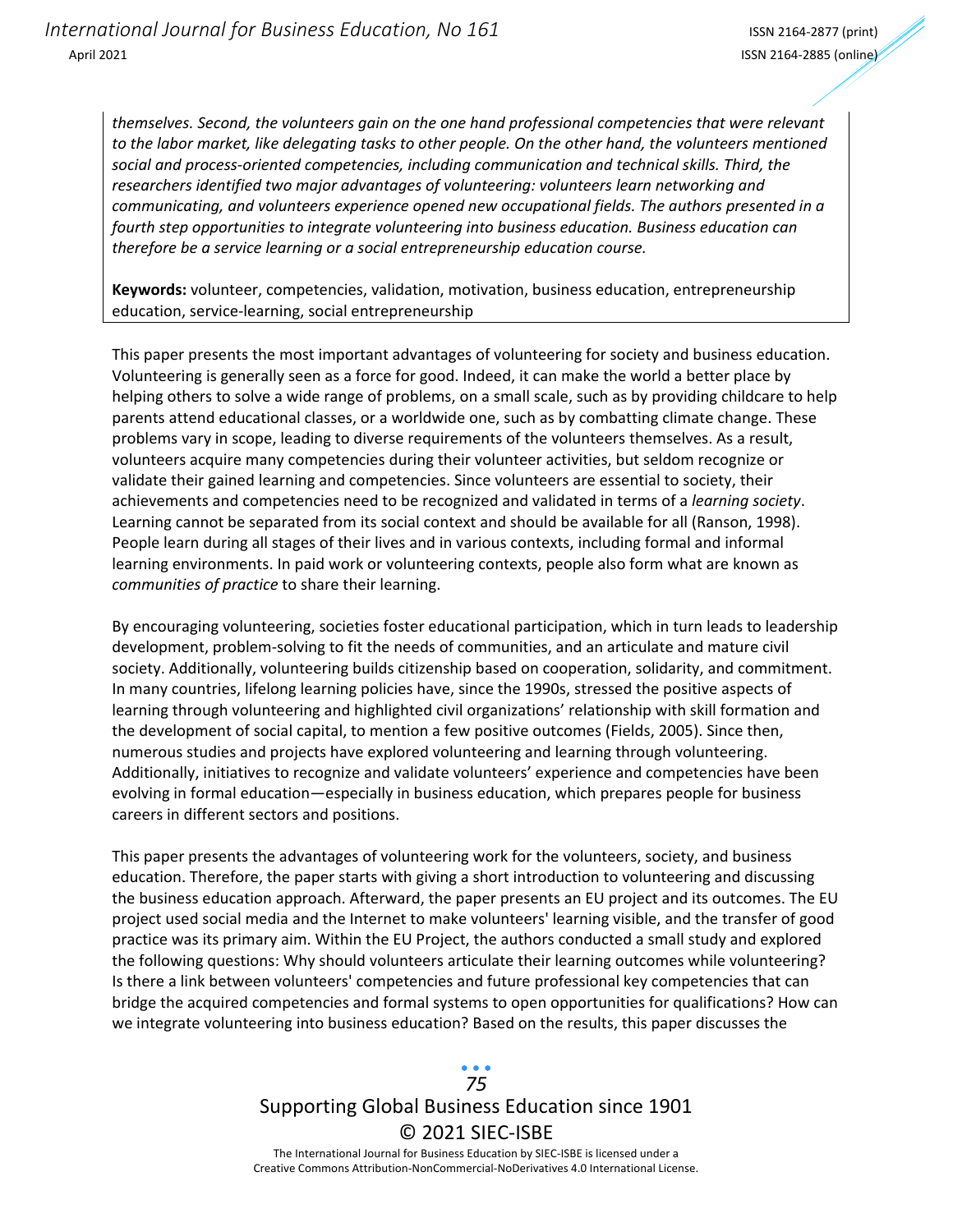benefits of volunteers' competencies and the integration of volunteers' experience and competencies into business education. The authors conclude by giving specific examples of implications for practice.

#### **Volunteering and The Business Education Approach**

#### *Volunteers Make the World a Better Place*

The volunteering concept can be defined from many perspectives, including motivations, institutional factors, or rewards and benefits, to name a few. Kelemen et al. (2017) developed a typology of volunteering as unpaid work. The authors examined 30 volunteers in Great Britain (average age 25; 20 women and 10 men). The analysis suggested the existence of four interrelated types of volunteers: altruistic, instrumental, militant, and forced. The categories of instrumental and forced volunteering are linked to individualistic concepts, such as personal betterment or responsible citizenship. Altruistic volunteering is connected to ideas of selflessness, working toward the common good, and collective ideas. Militant volunteering is linked to collectivism in the sense that it resembles "new social movements" (Kelemen et al., 2017).

What is common to the various typologies or definitions (Haski-Leventhal et al., 2018; Kelemen et al., 2017; Maki & Snyder, 2017; Stukas et al., 2017) is that volunteering depends on an individual's own volition, benefits other people or a cause, and is unpaid. In many fields of education, including business education, service learning is a growing phenomenon. Service learning often entails obligatory (or at least accredited) periods of volunteering undertaken by school or university students. This integration of service learning into business education has also generated discussion about volunteering's voluntary nature. (Haski-Leventhal et al., 2018.) Since volunteering is often value-based, it involves psychological factors such as motivation and altruism. Volunteers' services are part of the solution to various pressing current issues, such as disability, hunger, poverty, and social inequality. Despite advances in innovation and technology, however, it has not been possible to resolve all humanity's challenges, because many scientific discoveries do not benefit those who need them (Worldbank, 2008).

Despite its generally perceived altruistic nature, volunteering has benefits for volunteers, including intangible benefits, such as a sense of well-being, or more pragmatic ones, such as opportunities to move into paid employment (e.g., Stukas et al., 2017). Volunteering is a type of learning process. The organizations that offer volunteering opportunities usually provide training and other non-formal learning activities (i.e., planned educational activities that do not lead to formal qualifications) for their volunteers, who also acquire various skills in their learning-by-doing (Fields, 2005). Volunteer tasks are manifold, and volunteers play different roles and consequently acquire different competencies. To underpin the analysis and classification of volunteers' interests and activities from Maki and Snyder (2017) Fields (2019) conducted a Finnish volunteering survey in 2018 and identified the following types of volunteer activities based on participants' responses: (1) leadership/administration (chairing an association, paperwork, etc.); (2) sociopolitical and communication (campaigning, lobbying, communications, social media, etc.); (3) direct helping (peer support, taking care of animals, food bank work, etc.); (4) indirect helping (training others, mentoring, coaching, organizing groups, etc.); (5) financial (fundraising, account management, etc.); (6) construction/logistics (driving, building and maintaining facilities, cleaning, etc.); and (7) event volunteering (organizing, catering, etc.). Volunteers who had performed leadership/administration tasks or handled communication and other sociopolitical tasks, such as campaigning, reported the broadest range of acquired skills; on average, up to seven skills

# Supporting Global Business Education since 1901 © 2021 SIEC-ISBE *76*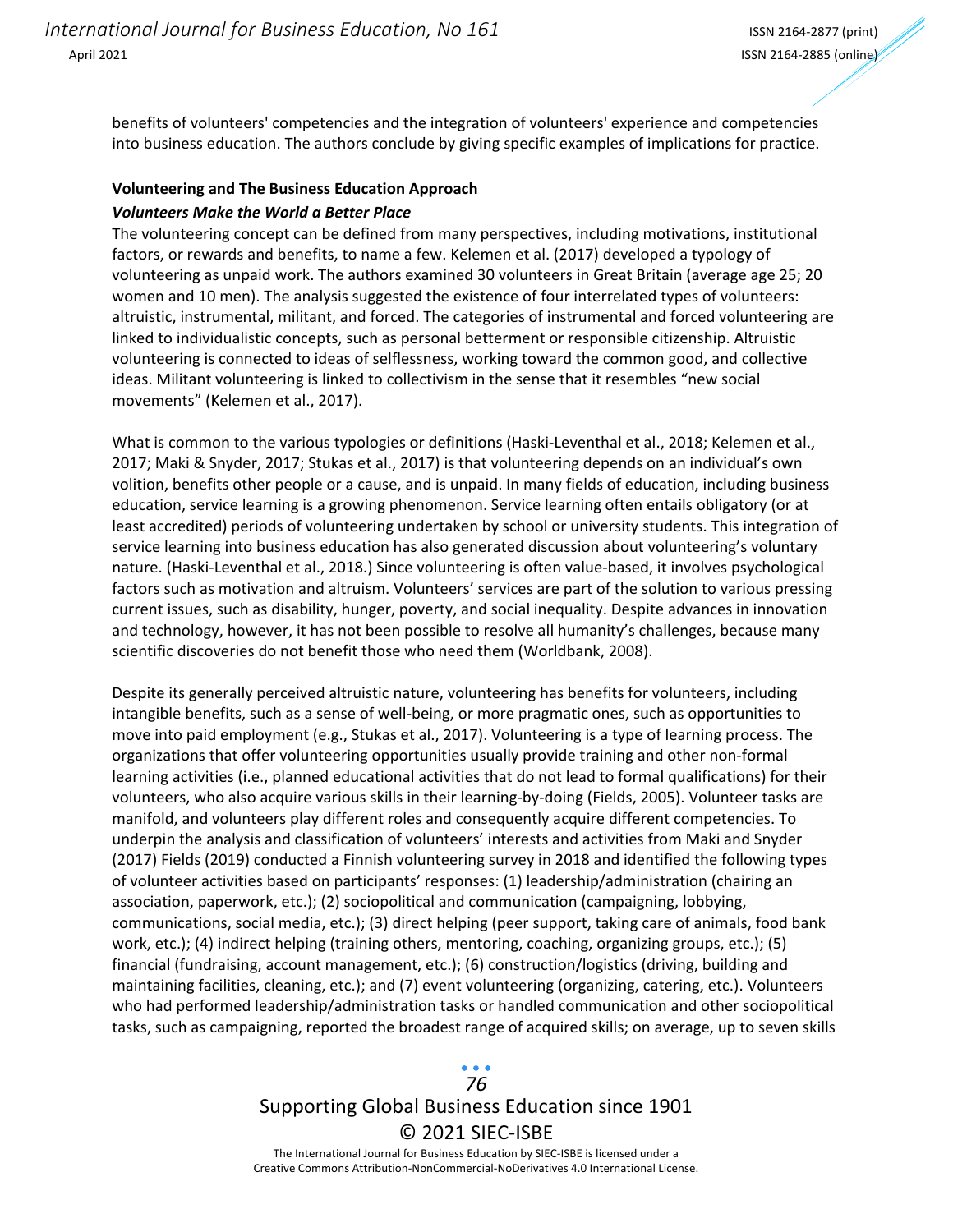or competencies gained by volunteering. Conversely, volunteers in direct helping positions reported a smaller number of new competencies (four on average), but were more likely to develop their interactional and relational skills. This analysis indicated a connection between the number of skills volunteers claimed to have gained through their volunteer tasks and the extent to which they could use them to their advantage in working life.

Some countries have tried to implement worldwide recognition, validation, and accreditation schemes for volunteer and informal learning; for instance, in the European Union (EU), the focus has been on aligning the recognition system with the "national vocational qualification (NVQ) framework". This framework and the statement of 1972 from the UNESCO, about validating volunteering work, prove significant change and innovation (Singh & Duvekot, 2013). However, challenges still exist; for example, insufficient data on recognition and validation impacts and outcomes, the lack of infrastructure for validation stakeholders, and minimal consideration of different educational reforms or advocacy. One way to positively influence these factors is to transfer good practice and ensure the commitment of different stakeholders (Singh & Duvekot, 2013, p. 29–37); for example, in Portugal, the government (2005–2010) introduced a special kind of adult competency recognition, validation, and certification scheme. The key innovation introduced in these adult education training pathways was the possibility of positioning students about their previous learning processes by triggering a competencies' recognition and validation mechanism. In this system, trainees submitted to a previous recognition and validation process of key competencies that they had already acquired in non-formal and informal contexts. They could, therefore, position themselves in training pathways that comprised only the competencies units (modules) that they still needed to acquire. (Gomes, 2013). Therefore, this paper endeavored to grasp the extent of volunteers' -as Rego et al. (2014) said: "invisible work" (Rego et al., 2014, p. 14).

#### *Volunteers' Learning Benefits in Business Education*

People need to experience the richness of being part of a community and belonging to a group; therefore, volunteers should be recognized, and their competencies validated. Another perspective holds that people are part of a *learning society*, which should facilitate people's learning across all life stages and through different learning forms. Empowerment is the focus of this strategy (Stiglitz & Greenwald, 2014, 12) and is an essential aspect of business education. Business problems are constantly changing (e.g., digitization, new forms of working, etc.), requiring business education processes to foster lifelong learning. Interaction with other people leads to learning, and people act as resources for each other, exchanging ideas and information, making sense of situations, keeping each other company, and enlivening each other's (volunteering) days. Such activities can lead to *communities of practice* (Lave & Wenger, 1993), which facilitate learning and imply that people join such groups of their own free will. "Joining" therefore involves a volunteer choosing to be part of the community of practice (Lave & Wenger, 1993; Wenger, 2010). Wenger stated that engagement in practice is a stage, an objective, a road, and a destination, so it is not static and thus requires participation in developing ongoing practices. In accordance with variations in the meanings of learning and daily life experiences, people in the voluntary sector face different situations in communities of practice (Wenger 2010).

As we have seen, volunteer experience is an essential component of a learning society or a community of practice, but it can also be part of business education. The main challenge in the instructional design of business education is to find and maintain a balance between academic rigor and the practical needs

## Supporting Global Business Education since 1901 © 2021 SIEC-ISBE The International Journal for Business Education by SIEC-ISBE is licensed under a *77*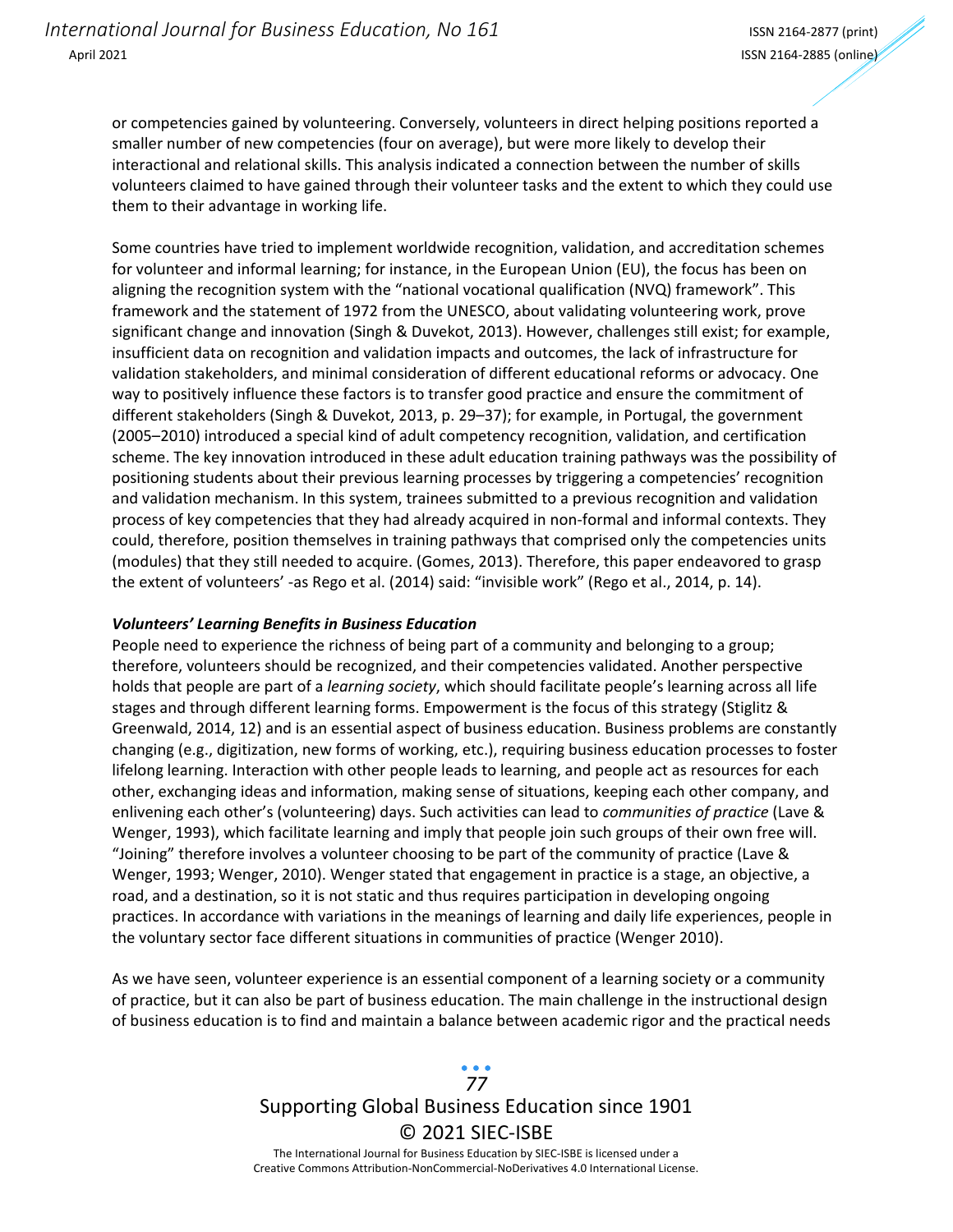of future business situations (Gerholz & Slepcevic-Zach, 2015). Volunteering is acting in practice, and the benefits of volunteering in business education can be divided into two categories. On the one hand, volunteers use their experience and knowledge to gain and develop business competencies, and the gaining of these competencies contributes to employability. On the other hand, business education students can learn something by investing their business knowledge in voluntary organizations and working with other volunteers. These investments and activities contribute to intergenerational learning and/or *social learning*.

Regarding the first approach, research about volunteering has claimed that volunteers learn continuously and gain new work skills, qualifications, and competencies, which increases their ability to meet the future demands of the labor market (Zainea et al., 2019). Some valuable surveys have also been conducted. A survey in the United Kingdom (UK) stated that there is little evidence that volunteering has a positive relationship with paid employment (Hoskins et al., 2020); however, there are hints that the volunteers learn something that contributes to their further personal and professional development. Personal and professional development can involve different kinds of competencies. These competencies or knowledge, skills and experiences, underpin specific competences, which can be understood as an individual's capability to act appropriately in a given situation and according to specific requirements (Illeris, 2010). In this paper's context, a volunteer might acquire the ability to act appropriately in each volunteer task, and this action depends on the articulation of his/her learning outcomes and reflection on them. Different outcomes and reflections can be based on different competencies. To structure these different competencies, a suitable model in this context is the model of key competencies of lifelong learning outlined in the European Commission's (EC's) proposal for a Council Recommendation on Key Competences for Lifelong Learning (2018). Zainea et al. (2019) described different competencies that volunteers could gain through their tasks, and this study combined the key competencies for lifelong learning with the new competencies for future jobs suggested by Zainea et al. (2019), as shown in Table 1.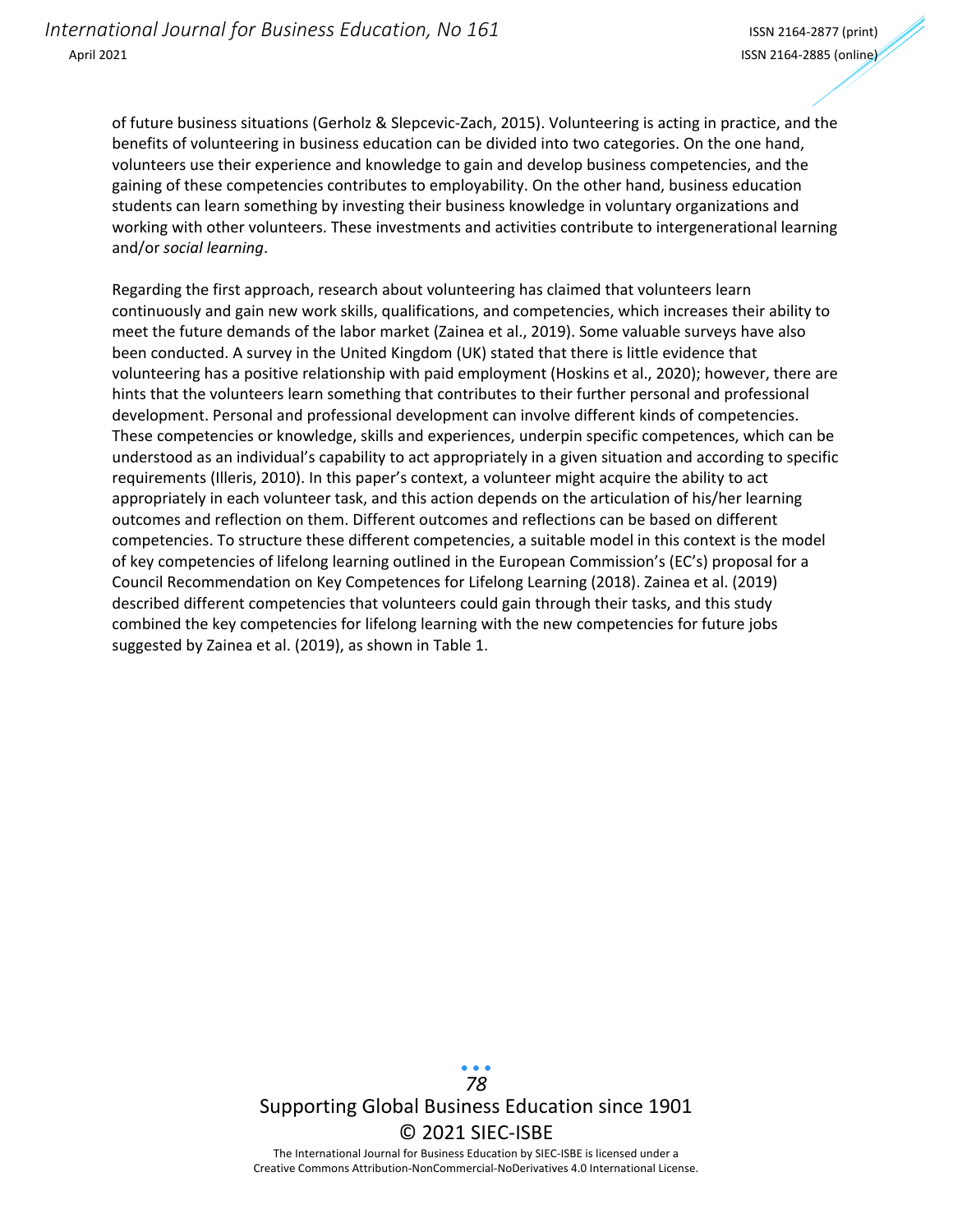#### Table 1

*Types of Competencies (*European Commission*, 2018, p. 38-61; Zainea et al., 2019, p. 207)*

|                | <b>Key Competencies for</b><br><b>Lifelong Learning</b>                     | New Competencies for the Jobs of the Future                                                                                                                                      |
|----------------|-----------------------------------------------------------------------------|----------------------------------------------------------------------------------------------------------------------------------------------------------------------------------|
| 1              | Language competencies                                                       | Social, mobile, analytics, and cloud (SMAC)<br>communication in the digital environment                                                                                          |
| $\overline{2}$ | Scientific, technological,<br>engineering, and<br>mathematical competencies | Science, technology, engineering, and mathematics<br>(STEM)                                                                                                                      |
| 3              | Digital competencies                                                        | Social, mobile, analytics, and cloud (SMAC)<br>communication in the digital environment                                                                                          |
| 4              | Personal, social, and<br>learning competencies                              | Adaptability; personal branding; and understanding<br>philosophy, arts, and emotions                                                                                             |
| 5              | Civic competencies                                                          |                                                                                                                                                                                  |
| 6              | Entrepreneurial<br>competencies                                             | Creativity, taking responsibility (considering the ethics<br>of actions), resilience (turning obstacles into<br>opportunities), and critical thinking during decision-<br>making |
| 7              | Cultural awareness and<br>expression                                        | Interdisciplinary knowledge and cultural expression                                                                                                                              |

From these lists of competencies, language is likely to become more digital in the future. Another noteworthy aspect of these lists relates to entrepreneurial behavior, which is not surprising in view of the changing labor market. The whole economy is increasingly driving independent working (selfemployment, gig economy, etc.), requiring volunteers to develop different kinds of competencies through their volunteer tasks.

Having discussed volunteers' learning in relation to employment, the paper now considers the benefits of learning from or with other volunteers. This kind of learning can occur in different learning environments and, in the context of volunteering, the instructional concept of service learning is a potential facilitator in business education (Gerholz & Slepcevic-Zach, 2015; Godfrey et al., 2005; Steiner & Watson, 2006). Service learning is an experience-based learning approach that furnishes students with a broader educational experience. From a business education perspective, service learning can be described as a parallel process of service and learning in which service is combined with a problemsolving process in response to a community problem. The community problem in turn links to a business situation (e.g., the need to finance a vehicle fleet for a community organization). The learning process refers to the acquisition of skills and the development of personal aptitudes that can be linked to business curricular content (Gerholz et al., 2017). Service-learning pedagogy provides a solution to the significant problem of narrow business education by balancing academic rigor with practical relevance in the context of civic engagement. The four benefits of service learning are its correspondence to academic and social realities, its provision of reflective opportunities that facilitate learning, the

# Supporting Global Business Education since 1901 © 2021 SIEC-ISBE *79*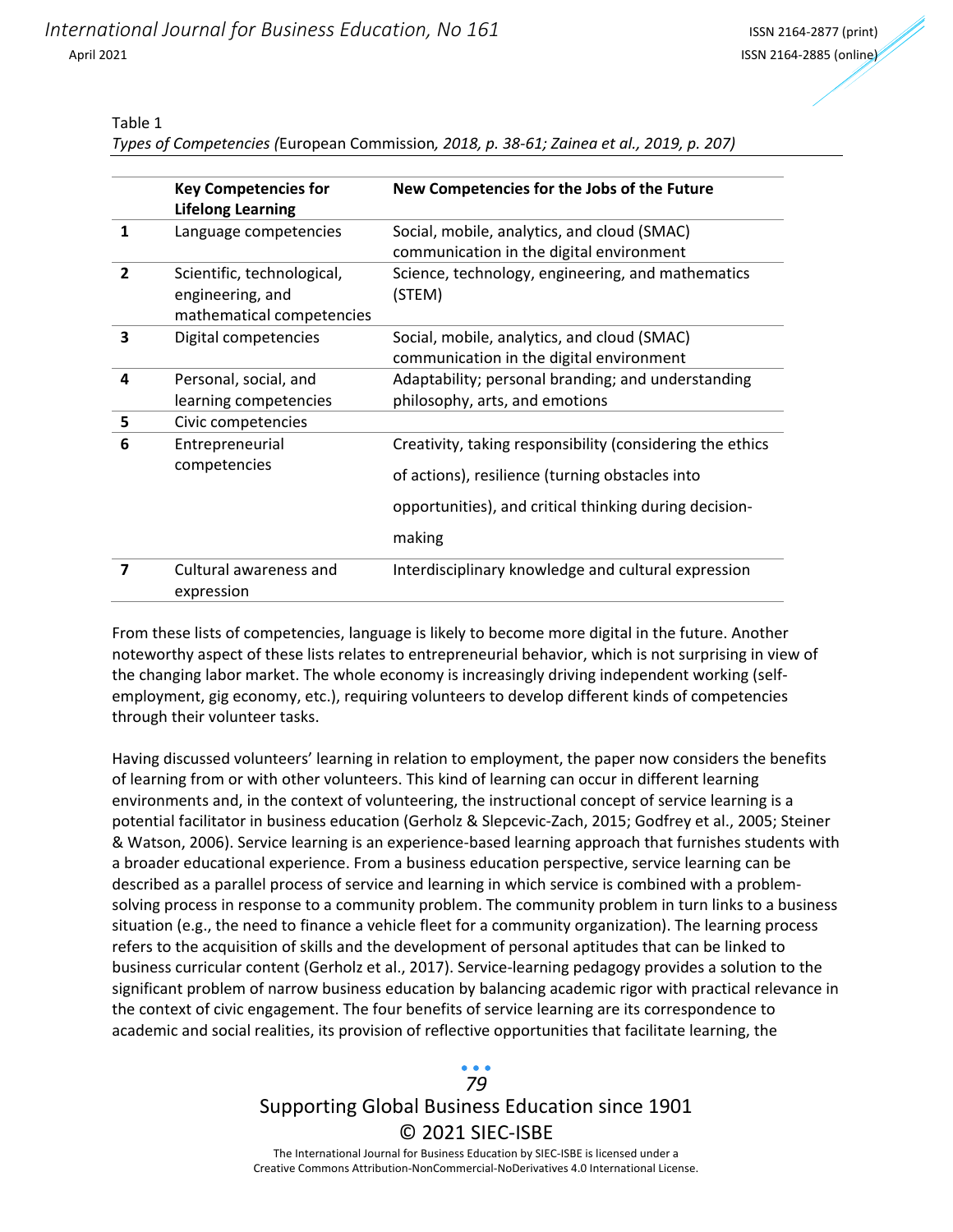reciprocity fostered between volunteers and students, and personal and corporate social responsibility (Godfrey et al., 2005, pp. 315–319). Maximizing these benefits entails teachers developing course objectives that relate to civic values and responsibilities (Steiner & Watson, 2006, p. 422). Teachers should also consider different stakeholders and values when organizing service-learning courses (Nikolova & Andersen, 2017). Service learning offers business educators a teaching and learning tool to help them solve the challenge of combining academic rigor and practical needs (Gerholz & Slepcevic-Zach, 2015).

Having addressed the need to integrate service learning into business education and considered the requirements for successful implementation, their importance is evident. Now the paper considers their effects. Yorio and Ye (2012) conducted a meta-analysis of 40 papers and found support for service learning positively affecting understanding of social issues, personal insight, and cognitive development. Another survey, conducted by Gerholz et al. (2017), made further progress regarding the link between learning design and its effectiveness. The authors proved that students' learning and development have a strong effect on their self-efficacy. Additionally, the authors identified an increased attitude of engagement.

Service learning is one learning approach, and another is social entrepreneurship education, which is based on experiential learning, meaning that students experience social entrepreneurship through practice. The benefits of social entrepreneurship education resemble those of service learning (Smith et al., 2008); however, social entrepreneurship education does not focus on a single organization, but on students creating new social institutions. Reciprocity is therefore a benefit for students and the environment or society. Awaysheh and Bonfiglio (2017) developed a pedagogical model for integrating social entrepreneurship education into business education that, like entrepreneurship courses, included a social responsibility facet. Other authors recommended Web 2.0 technologies for encouraging social entrepreneurship action in higher education institutions. The key aspect of these approaches is their focus on corporate social responsibility (CSR). The authors proved that students' absorptive capacity has a positive effect on their learning of, and passion for, CSR, leading to a positive effect on students' intentions to engage in social entrepreneurship (Garcia-Morales et al. 2020, pp. 342–343).

#### **EU Project: Volunteering Validation Highway (Vvh)**

The VVH—Grundtvig's learning partnership—was established on the premise that learning in a volunteering context is valid not only for the individual, but also on a broader community and societal level, and deserves to be made visible. The visibility of experience and outcomes is essential because learning in volunteering is often a "by-product" of activity that remains unrecognized (Fields 2005). Recognition and awareness of volunteering and its related learning outcomes is relatively low in Europe (GHK, 2010); however, volunteering is increasingly making use of social media and other web-based resources to attract people, to communicate with society, and to show success'. Based on these observations, the VVH project aimed to combine the two aspects—recognition and social media—and explore the prospects of using social media and other tools to validate volunteers' learning outcomes. There were many opportunities on offer, from virtual micro-learning accreditation systems such as Open Badges (Mozilla Firefox Open Badges, online) to informal endorsement between peers on social media sites (e.g., Facebook groups or European Voluntary Service (EVS), online). Both are meaningful for volunteers, but when an organization decides to validate its volunteers' competencies, it needs to apply

# Supporting Global Business Education since 1901 © 2021 SIEC-ISBE *80*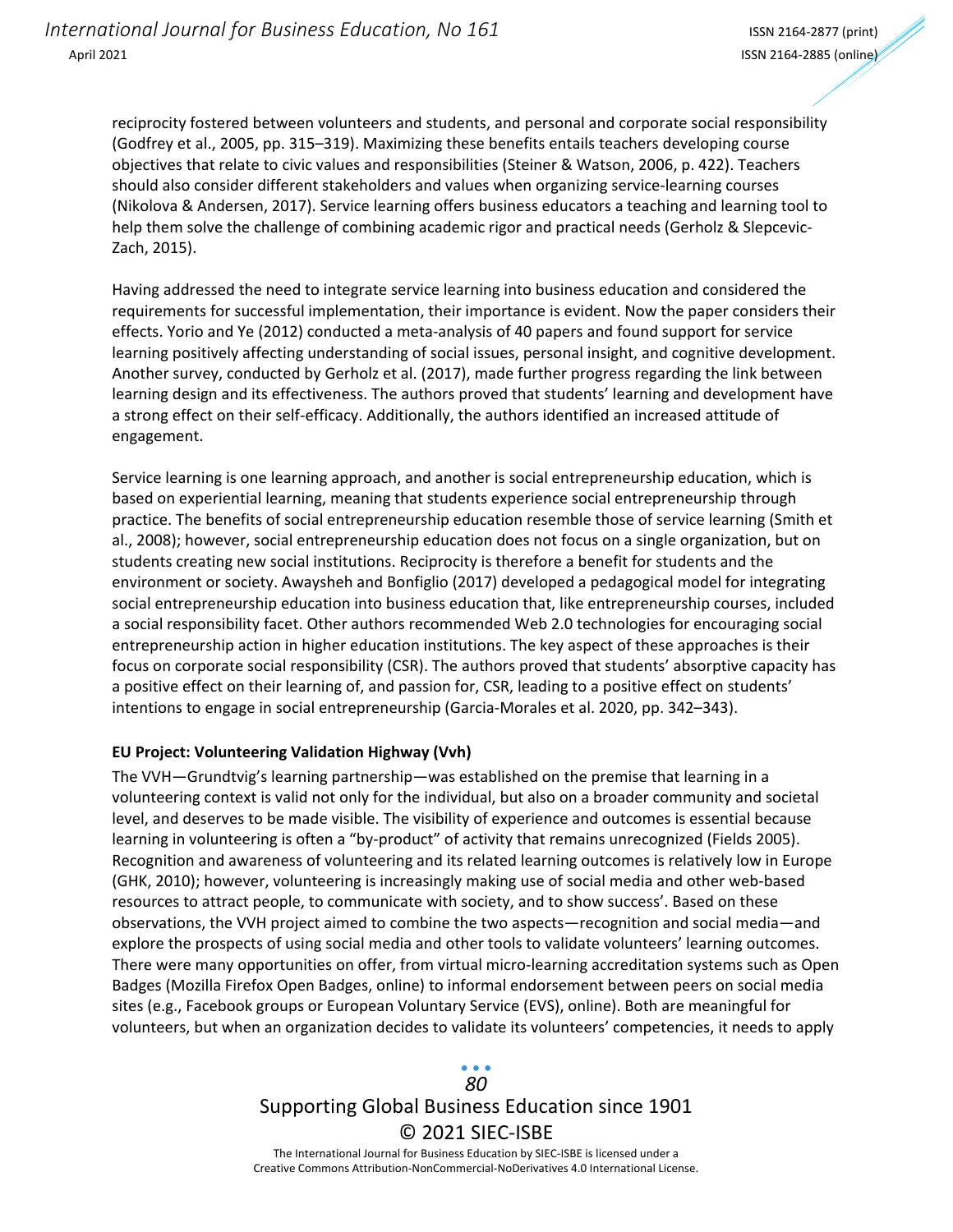a defined set of criteria to ensure quality and transparency; thus, the project also produced pedagogical guidelines for volunteer managers.

The VVH learning partnership also discussed existing qualifications and accreditation frameworks for learning in volunteering. Since such learning is relatively sporadic, and its outcomes cannot always be pinpointed accurately, the focus of the partnership was on the European key competencies for lifelong learning. This decision was the result of a discussion process conducted at the beginning of the partnership. The key competencies for lifelong learning were relevant for all partners and provided common ground. These key competencies relate to knowledge, skills, and attitudes that are necessary for active citizenship and should be developed and updated throughout life. These competencies (mentioned in Table 1) provide a reference framework on the national and European levels (European Parliament, 2006 and European Commission, 2018) and established standards and orientations for the analysis of the survey results in this research study.

The partnership brought together organizations from eight European countries, all of which had experience of managing volunteer programs or operating in the voluntary sector, the education sector, or validation in general. The Finnish Sivis Study Centre—an informal adult education provider specializing in the voluntary sector—coordinated the project. Other partners included AKAD Bildungsgesellschaft mbH (a German University); Cooperazione Paesi Emergenti (an Italian development NGO); Kerigma, Instituto de Inovação e Desenvolvimento Social de Barcelos (a Portuguese nonprofit organization focusing on social issues, which maintains a center for vocational training and qualification); Societatea de Geografie din România Filiala Suceava (the Suceava branch of the Rumanian Geographical Society); Aile ve Sosyal Politikalar Ankara İl Müdürlüğü (the City of Ankara social service in Turkey); Fundación CV Pacto Empleo Valencia (a government organization that supports people with few opportunities); and Eco Communities (a London-based social enterprise in the UK).

#### *Pilot Study of the VVH Project*

During the VVH project, the partners collaboratively conducted a pilot study to better understand volunteers and volunteering fields in Europe. The partnership felt that it needed more detailed information about the reasons for people volunteering. In particular, it needed more information about the volunteers' motivations for engaging in voluntary work and their embedded need for recognition and validation. Additionally, the researchers aimed to determine what kinds of competencies people developed through volunteering, and whether these competencies could be useful in other contexts and translate to qualifications in formal systems to enhance their usability.

#### **Research Methodology and Sample**

The pilot study was developed by the partners (lead: German University) during the project and involved two elements: group discussions and questionnaires.

The group discussions helped to develop a corporate understanding of volunteering. In summary, the researchers asked 30 volunteers wo took part in a project seminar from all eight countries to answer the following questions:

- 1. "What was your motivation for volunteering?"
- 2. "What did you learn during the volunteering?"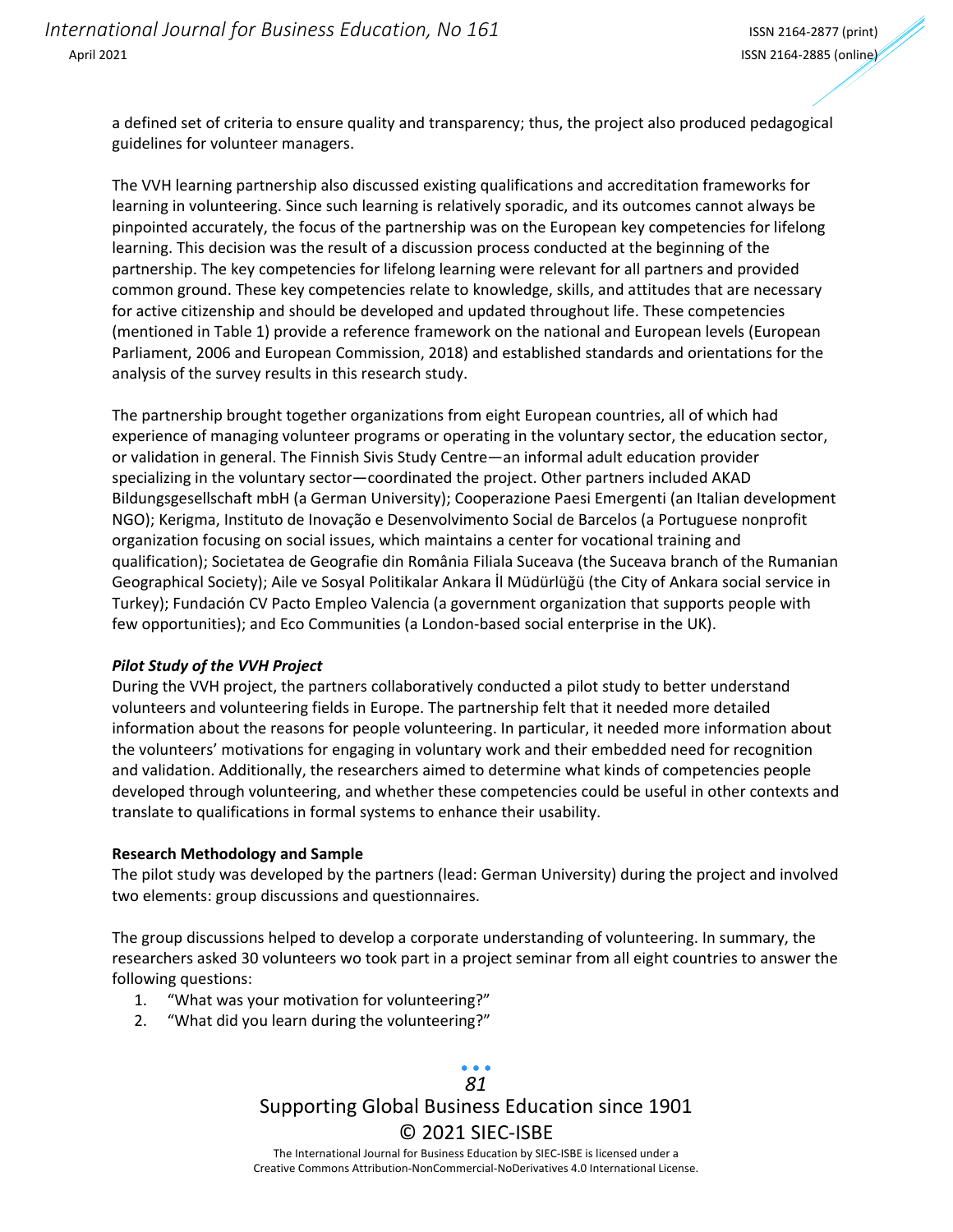3. "Can you use what you have learned through volunteering in other contexts?"

Through five group discussions, the researchers collected statements from volunteers regarding their motivations, competencies, and the developed skills that they could use in other areas of their lives. Thereafter, the statements were analyzed using content analysis (Schreier, 2012). This method has the advantage to analyze short qualitative notes. First, the project partners observed the group discussions and protocolled and transcript the sayings. Afterwards two researchers searched the text based on three categories: (i) motivation, (ii) learnings, (iii) transfer of learnings. The researchers collected the individual words and sentences of each category, counted them, and summarized them.

Based on the group discussion results, the researchers developed the second part of the pilot study: the questionnaire. The aims of the questionnaire were:

- 1. Validate the motivational categories from the group discussions and gain further insight.
- 2. Validate the competencies gained through volunteering that were identified in the group discussions and obtain hints for validation.

The researchers developed the questionnaire according to the group discussion categories (inductive) and included both open-ended and multiple-choice questions (using a five-point Likert scale). Thereafter, the researchers asked the volunteers to provide information about themselves and their volunteering. They also included questions about their reasons for volunteering. Forty-six volunteers (12 male, 34 female) from all eight partner countries completed the questionnaire. The project partners conducted the volunteers through their volunteering organizations. The volunteers had the right to withdraw the participation, the partners handled the completed questionnaires confidential to protect the data. The results presented in general and do not present individual data. The volunteers were mainly between 16 and 35 years old, and most of them (32) had a university degree.

#### **Results of the Group Discussions: Developing a Corporate Understanding**

Regarding different countries, the partners expected different understandings of volunteering; therefore, the researchers conducted mixed-nationality group discussions to develop a mutual understanding of volunteering.

#### *Reasons for Volunteering*

The first question in the group discussions was: What was your motivation for volunteering? The volunteers told stories about how they came to volunteer and their reasons for continuing. The statements considering the reasons for volunteering could be divided into two categories: (1) contributing "benefits for society" and (2) earning "benefits for myself," with "benefits for myself" reflecting a lifelong learning mentality.

> Supporting Global Business Education since 1901 © 2021 SIEC-ISBE The International Journal for Business Education by SIEC-ISBE is licensed under a *82*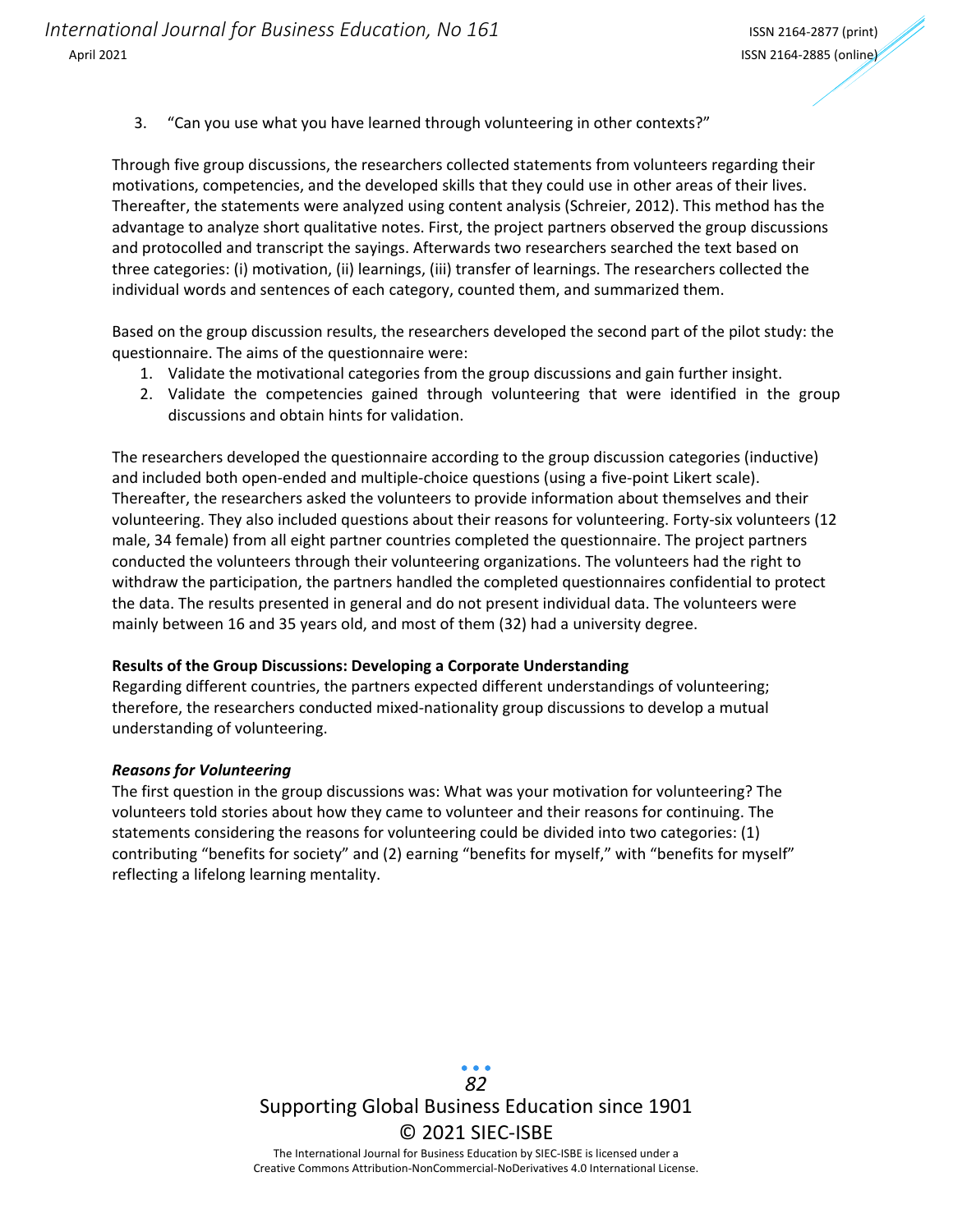*International Journal for Business Education, No 161* International ISSN 2164-2877 (print) April 2021 ISSN 2164-2885 (online)

#### Table 2

*Results of the Group Discussions—Benefits of Volunteering (numbers represent the frequencies of the mentions, n = 30)*

| <b>Main</b>     | <b>Sub-Category</b>                             |                                             |  |  |
|-----------------|-------------------------------------------------|---------------------------------------------|--|--|
| Category        |                                                 |                                             |  |  |
| <b>Benefits</b> | Helping somebody (14)                           |                                             |  |  |
| for             | Doing useful things for society/solidarity (10) |                                             |  |  |
| society         | Sharing experience (5)                          |                                             |  |  |
|                 | Making a difference (5)                         |                                             |  |  |
| <b>Benefits</b> | Learning oriented                               | Learning something (21)                     |  |  |
| for             |                                                 | Finding a job afterwards (8)                |  |  |
| myself          |                                                 | Having a structured daily routine (5)       |  |  |
|                 | Social oriented                                 | Experiencing good/positive feelings (11)    |  |  |
|                 |                                                 | Meeting people (5)                          |  |  |
|                 |                                                 | Feeling part of something (4)               |  |  |
|                 |                                                 | Keeping in shape/staying physically fit (2) |  |  |

The "benefits for society" included supporting others, who could be of all ages and come from different religions and cultures. The volunteers wanted to offer their knowledge to other people and share their life experiences. A socially oriented person considers the community's needs and takes responsibility for doing useful things for society, including demonstrating active solidarity. The benefits for the volunteers themselves were, on the one hand, learning oriented, and on the other, socially oriented. Here, "learning oriented" means that volunteers were motivated to volunteer because they could learn something, structure their lives, and maybe find a job later. These aims mainly focused on usability or employability. Beyond that, the volunteers were motivated by social awareness, such as feeling part of a group, feeling satisfied because they had helped someone, or meeting people and gaining social contacts. These volunteers were certainly motivated by their social constitutions.

#### *Competencies Developed through Volunteering*

The second question asked about learning experiences. The volunteers' statements focused, on the one hand, on professional growth, meaning the strengthening of professional competencies that were relevant to the labor market. This meant that volunteers developed their ability to delegate tasks to other people or to train them to perform various tasks independently (leadership skills). On the other hand, respondents mentioned social and process-oriented competencies, including communication and technical skills. Communication skills included communicating in challenging situations, and technical skills included, for example, assisting people with disabilities. For this survey, a comparison with the EU's key competencies for lifelong learning (European Commission, 2018) provided a framework for categorization, facilitated an overview of the findings, and highlighted similarities and differences.

> Supporting Global Business Education since 1901 © 2021 SIEC-ISBE The International Journal for Business Education by SIEC-ISBE is licensed under a *83*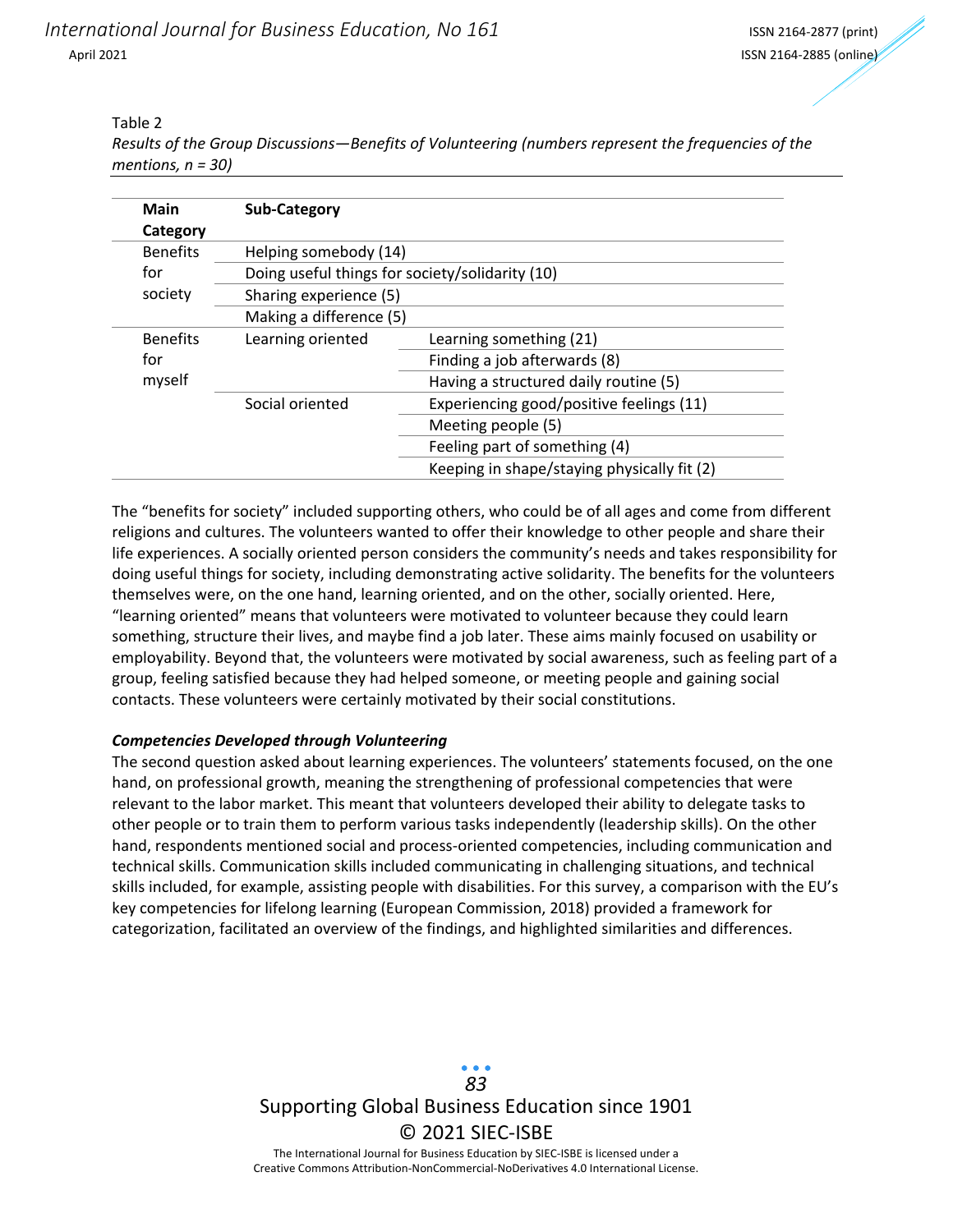#### Table 3

*Results of the Group Discussions—Competencies for Volunteering Compared with Key Competencies for Lifelong Learning*

| <b>Volunteers' Competencies</b>                                                                                        | <b>Volunteers' Statements</b>                                                                                                                                                                                                         | <b>Key Competencies for Lifelong</b><br><b>Learning</b> |
|------------------------------------------------------------------------------------------------------------------------|---------------------------------------------------------------------------------------------------------------------------------------------------------------------------------------------------------------------------------------|---------------------------------------------------------|
| Skills for communicating with<br>different people, handling<br>conflict communication, and/or<br>persuading others.    | "I have learned to<br>influence the media and<br>local councilors to make<br>changes."                                                                                                                                                | Language competencies                                   |
| Skills for communicating with<br>people from different cultures.                                                       | "I have learned to<br>interact with different<br>people and learned<br>about their different<br>cultures and traditions."                                                                                                             | Language competencies<br>civic competencies             |
| The volunteers did not mention this category.                                                                          | Scientific, technological,<br>engineering, and mathematical<br>competencies                                                                                                                                                           |                                                         |
| The volunteers did not mention this category.                                                                          |                                                                                                                                                                                                                                       | Digital competencies                                    |
| Teaching or training others                                                                                            | "I have learned to design,<br>for example, teaching<br>materials that I can use<br>in other projects."                                                                                                                                | Personal, social, and learning<br>competencies          |
| Listening to people,<br>understanding other people's<br>problems, working in a team,<br>and assisting disabled people. | "There have been<br>different kinds of people,<br>but they have all been<br>good at something. You<br>should let everyone shine<br>in what they can do<br>best."<br>"I have learned to assist<br>a person who is in a<br>wheelchair." | Personal, social, learning, and<br>civic competencies   |
| Becoming a leader and learning<br>to delegate.                                                                         | "I have learned how to<br>run meetings, as I have<br>chaired an association<br>for many years."                                                                                                                                       | Entrepreneurial competencies                            |
| Intercultural understanding,<br>open-mindedness, and<br>collaboration with different<br>people.                        | "I have learned to listen<br>to others and to see and<br>understand their inner<br>pain."                                                                                                                                             | Cultural awareness and<br>expression                    |

 $\bullet$   $\bullet$   $\bullet$ *84* Supporting Global Business Education since 1901 © 2021 SIEC-ISBE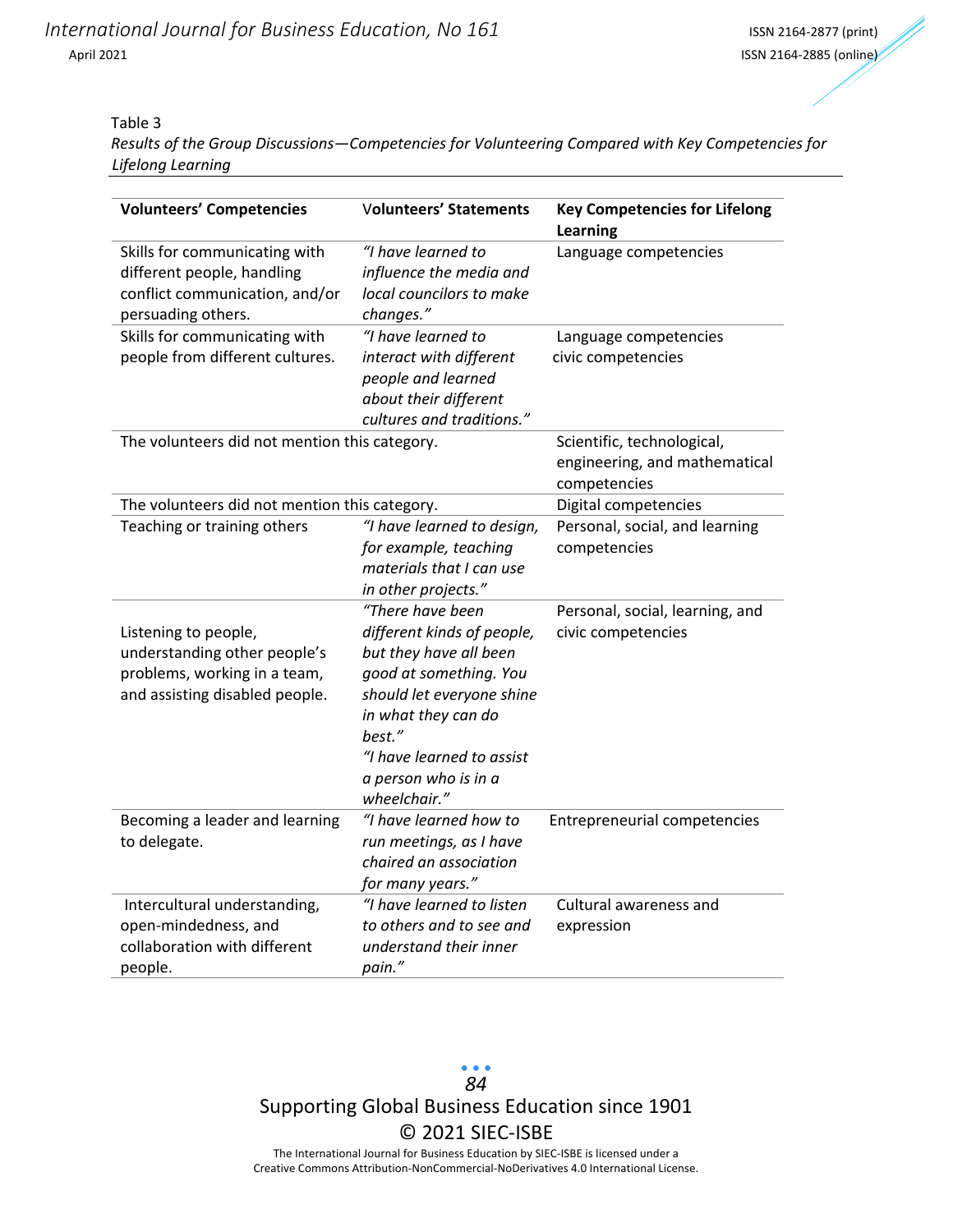The comparison between the EU key competencies for lifelong learning and the group discussion results showed many similarities. Particularly regarding communication and cultural understanding, the voluntary sector provided an excellent opportunity for developing these skills. The key competencies for lifelong learning in the mathematical and digital areas were not mentioned by the volunteers in this study but may have been more relevant in other volunteer fields. These results showed that the voluntary sector focused more on communication than on product production through new technologies.

#### *Usability of Volunteers' Competencies in Other Contexts*

The third question concerned the usability of competencies gained through volunteering. The volunteers perceived their competencies as useful in other areas. During the group discussions, the volunteers mentioned, on the one hand, personal growth and, on the other, improved communication skills. Personal growth included: (1) improved organizational skills; (2) gaining diverse experience, which opened their minds and broadened their horizons; and (3) increased adaptability due to handling different tasks with and for different people. The volunteers' communication skills improved due to their experience of (1) working in teams, (2) dealing with conflict, (3) persuading others, and (4) teaching people. The range of communication opportunities was comprehensive and represented a vast field of learning. This could be compared to a community of practice, since a community of practice (Wenger, 2010) offers the possibility of facing different situations and considering different people's experiences. A group of volunteers in a community of practice can handle new situations with familiar methods.

The researchers asked the group discussion volunteers how they could use, in their work or private lives, the competencies they gained through their volunteering. The volunteers mentioned making friends as the most significant personal advantage of their voluntary work. Most frequently, they mentioned that the volunteer experience opened new occupational fields. They gained greater insight into other occupational areas and realized that they needed further education for future work. This situation could be the point at which volunteers started to attend business courses or pursue further training.

#### **Results of the Questionnaire: The Understanding and Benefits of Volunteering**

After analyzing the group discussion results, the researchers developed a questionnaire based on the qualitative results to gain greater insight into the possibilities for volunteer experience validation.

#### *Understanding Volunteerism*

The researchers asked the volunteers to state the numbers of volunteer fields they had worked in and, thereafter, indicate the specific fields in which they had worked or were working. On average, the number of volunteer fields mentioned was lower than the specified fields, indicating that the volunteers did not fully realize what volunteering involved.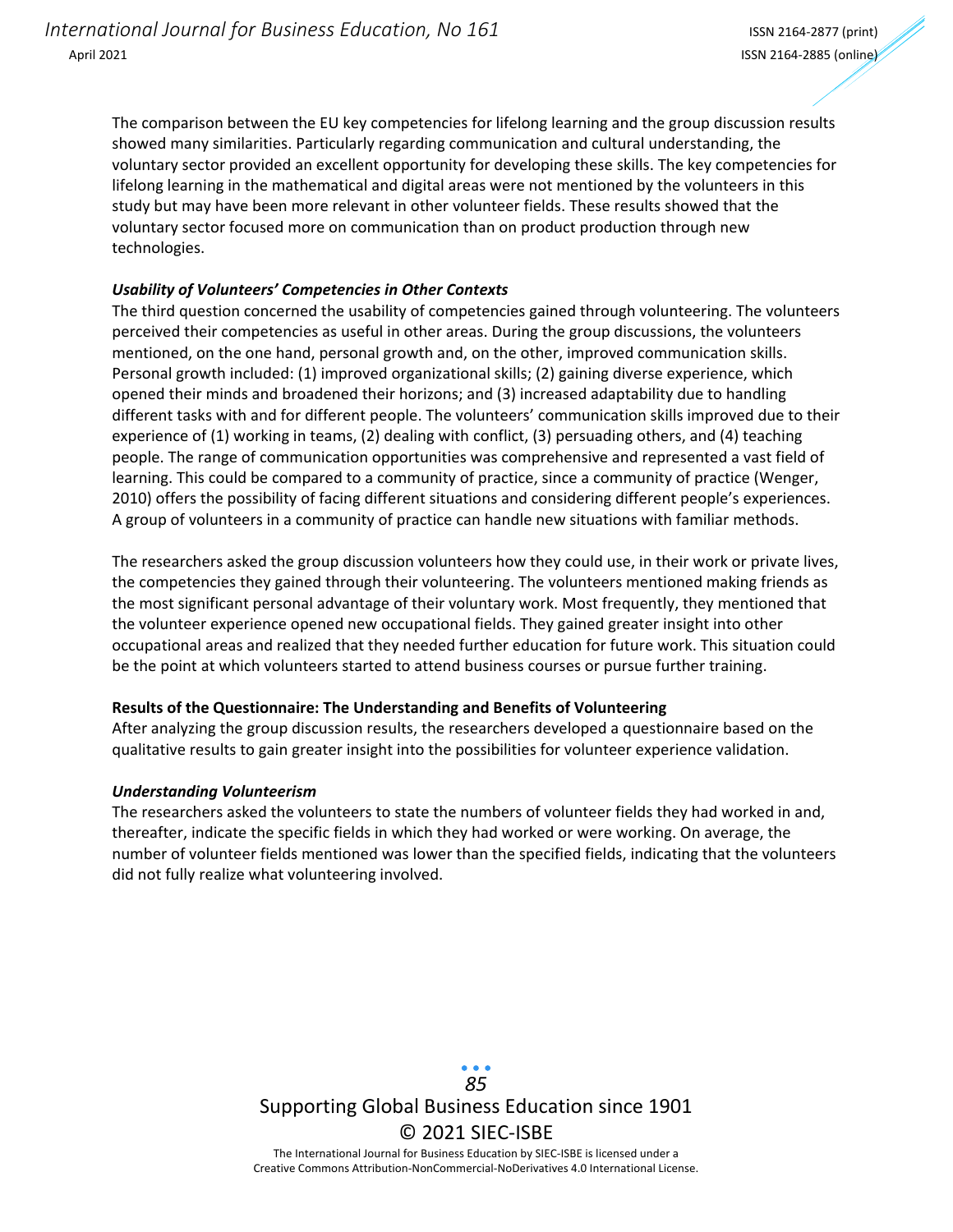| Figure 1: Questions 7 and 8 of the Questionnaire                 |                       |                                                                                                              |
|------------------------------------------------------------------|-----------------------|--------------------------------------------------------------------------------------------------------------|
| 7. In how many different fields of volunteering have you worked? |                       |                                                                                                              |
|                                                                  |                       | 8. In which field of volunteering have you worked, or are you working at the moment?                         |
| $\square$ sports, gymnastics                                     | $\Box$ art and music  | $\Box$ school, kindergarten                                                                                  |
| $\Box$ church, religion                                          | $\square$ spare time  | $\square$ environment, animal welfare                                                                        |
| $\square$ social area                                            | $\square$ politics    | $\Box$ labor union                                                                                           |
| $\Box$ adult education                                           | $\Box$ health area    | $\Box$ rescue service, fire department                                                                       |
| $\Box$ criminality                                               | $\Box$ other area(s): |                                                                                                              |
|                                                                  |                       | Figure 1. These questions were taken from the questionnaire and related to different fields of volunteering. |

There were cultural differences concerning the term volunteering: for instance, volunteers from Turkey mentioned a single day when they collected waste as volunteering, whereas volunteers from Finland mentioned it as an activity routinely undertaken in a voluntary organization for some years. The ranges and durations of volunteering differed, highlighting the need to define validation and develop a mutual understanding of volunteering in Europe.

The researchers asked the volunteers to describe an ideal volunteer, and the volunteers mentioned a wide range of competencies, most of which were social competencies. The volunteers mentioned the need for volunteers to demonstrate:

- commitment and team spirit (19)
- openness to other people (14)
- empathy (12),
- active engagement in volunteering (12)
- friendliness (11)
- sufficient time input (10)
- adaptability (7)

These results showed that communication competencies seemed to be especially important to the volunteers themselves. In line with the group discussions about the volunteers' competencies gained through volunteering, volunteers believed that they did not need specific competencies to become volunteers. However, they thought that potential volunteers should have strong social competencies (e.g., empathy), since they would learn on the job what was necessary to fulfill specific tasks. It seemed that, if volunteers took care of other people's problems, they became motivated to learn new ways of solving problems.

#### *Elaboration on the Benefits of Volunteering*

The researchers asked the volunteers about their motivations for volunteering and what they considered to be the benefits. The possible options were based on the results of the group discussions.

## Supporting Global Business Education since 1901 © 2021 SIEC-ISBE The International Journal for Business Education by SIEC-ISBE is licensed under a *86*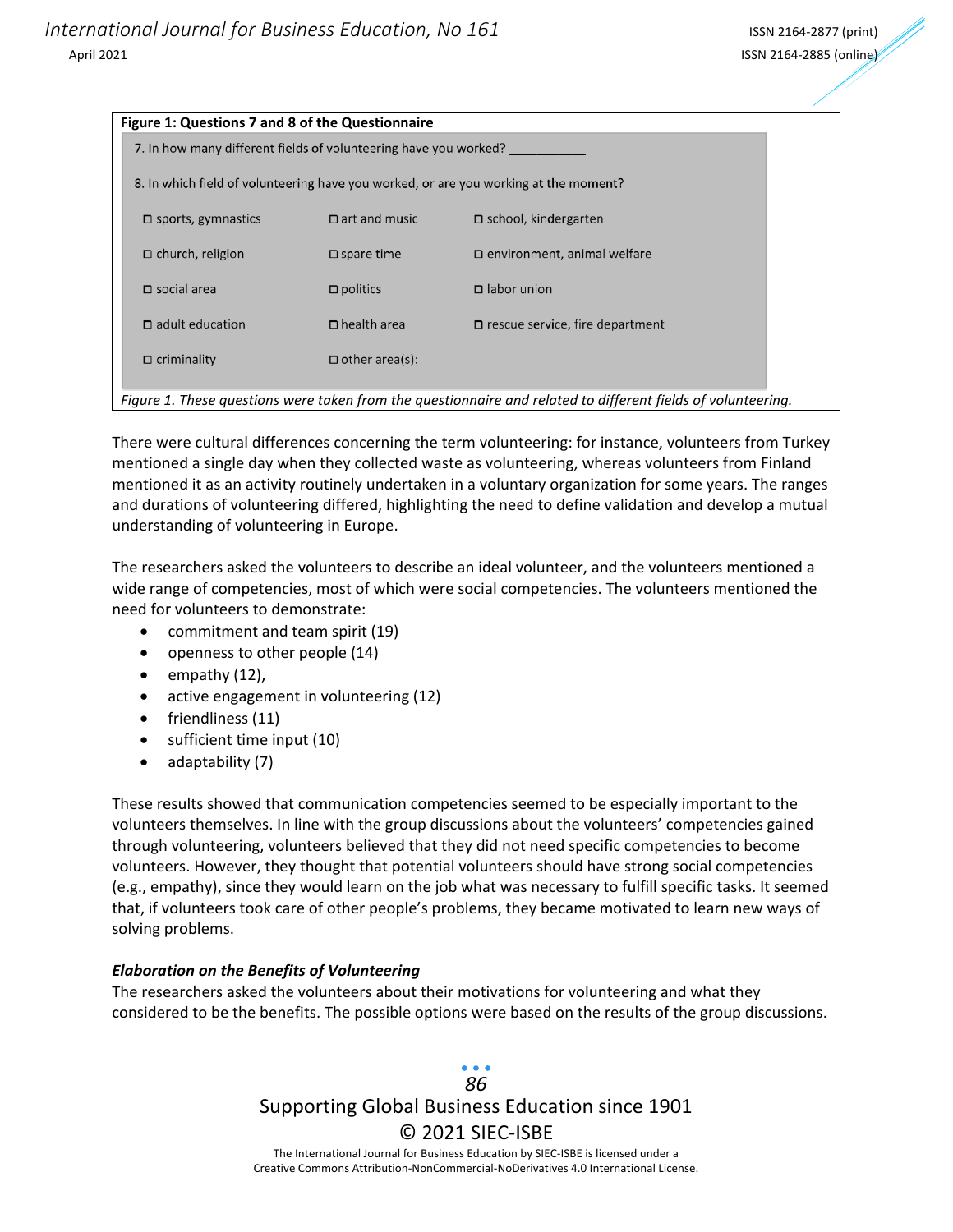The most important reasons for volunteers to volunteer were social benefits, meaning doing something useful for society and helping others.



The respondents mainly agreed with statements expressing the wish to help somebody and do something useful for society. The third most important answer was that volunteers wanted to share their experience. In line with the group discussion quotes, the importance of helping somebody and doing useful things for society were evidently key motivations. However, personal benefits were also essential, with volunteers stating that they learned something, shared their experience, had positive feelings after volunteering, or felt part of something.



Supporting Global Business Education since 1901 © 2021 SIEC-ISBE The International Journal for Business Education by SIEC-ISBE is licensed under a *87*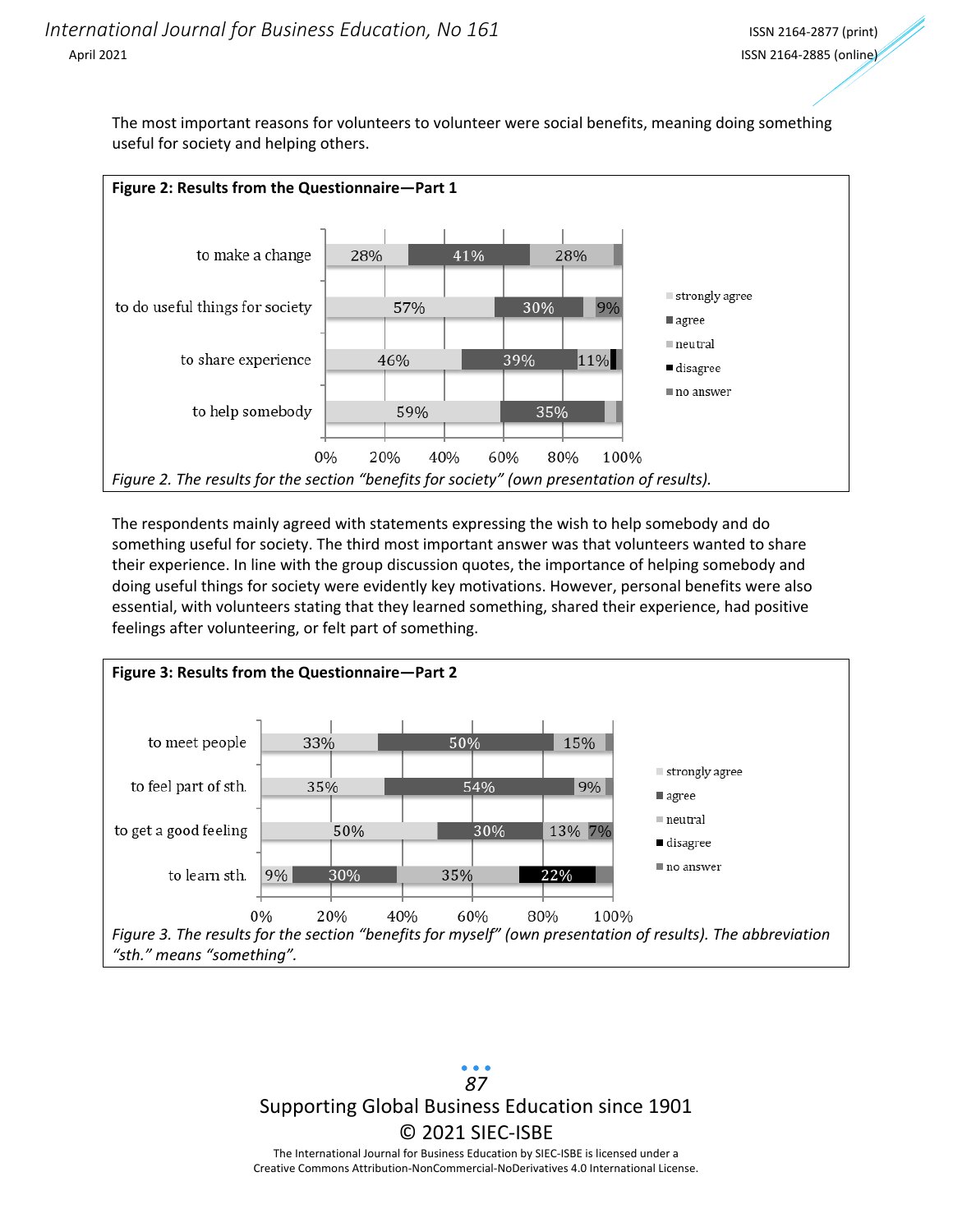Most importantly, the volunteers felt good after they had volunteered and learned something, but the social factor was also essential, including the feeling of being part of something and meeting people. In line with the group discussion results, the volunteers focused on social orientation in the questionnaire, with learning taking fourth place on the priority list. This positioning could reflect social desirability in the group discussion responses, because people in our performance-driven societies typically focus on learning rather than feeling good.

To compare countries, the researchers chose countries for which sound data were available (in summary, 29 people from Italy, Portugal, Spain, Germany, and Turkey), and the researchers conducted a Kruskal–Wallis test. Due to the small sample, a nonparametric test was chosen (Bortz & Lienert, 2008). The researchers found significant results for the "benefits for society" categories: to help somebody and to share experience. Some "benefits for myself" categories, however, displayed significant differences: to learn something, to find a job afterwards, and to meet people. In other words, within these categories, there was a relationship between the countries and the motivation categories. Table 4 shows the biggest differences in the mean scores in one category between two countries: one country having the lowest score and one country having the highest score. The Likert scale ran from one to five, with answers ranging from 1 "strongly agree", though 3 "neutral", to 5 "strongly disagree". For interpretation of the mean scores, a low score meant that people strongly agreed with a statement, whereas a high score meant that, on average, people were neutral or disagreed with it.

|                             |                 | Category           | <b>Significance</b> | Country  | N | <b>Mean</b> |
|-----------------------------|-----------------|--------------------|---------------------|----------|---|-------------|
|                             |                 |                    |                     |          |   | scores      |
| <b>Benefits for society</b> |                 | Helping somebody   | 0.036               | Portugal | 9 | 10.50       |
|                             |                 |                    |                     | Germany  | 3 | 24.50       |
|                             |                 | Sharing experience | 0.013               | Italy    | 5 | 9.80        |
|                             |                 |                    |                     | Turkey   | 8 | 21.94       |
| <b>Benefits</b>             | Learning        | Learning something | 0.010               | Italy    | 5 | 6.50        |
| for                         | oriented        |                    |                     | Spain    | 2 | 24.50       |
| myself                      |                 | Finding a job      | 0.036               | Italy    | 5 | 6.50        |
|                             |                 | afterwards         |                     | Spain    | 3 | 24.83       |
|                             | <b>Socially</b> | Meeting people     | 0.009               | Germany  | 3 | 3.50        |
|                             | oriented        |                    |                     | Turkey   | 8 | 20.38       |

Table 4

*Results from the Questionnaire: Kruskal–Wallis Test*

The results need to be interpreted with caution due to the small sample; however, the results could provide the basis for further research. Considering the "benefits for society," it seemed that Portuguese volunteers were motivated to volunteer "to help somebody," whereas in Germany, volunteers were more neutrally oriented. Furthermore, it seemed that volunteers in Italy were more interested in "sharing their experience" than those in Turkey. Focusing on the category "benefits for myself," the results showed three significant categories. For the learning-oriented focus, responses in the categories "learning something" and "finding a job" were strong in Italy but neutral in Spain. This probably meant that volunteers in Italy focused more heavily on employability through volunteering activities than those

# Supporting Global Business Education since 1901 © 2021 SIEC-ISBE *88*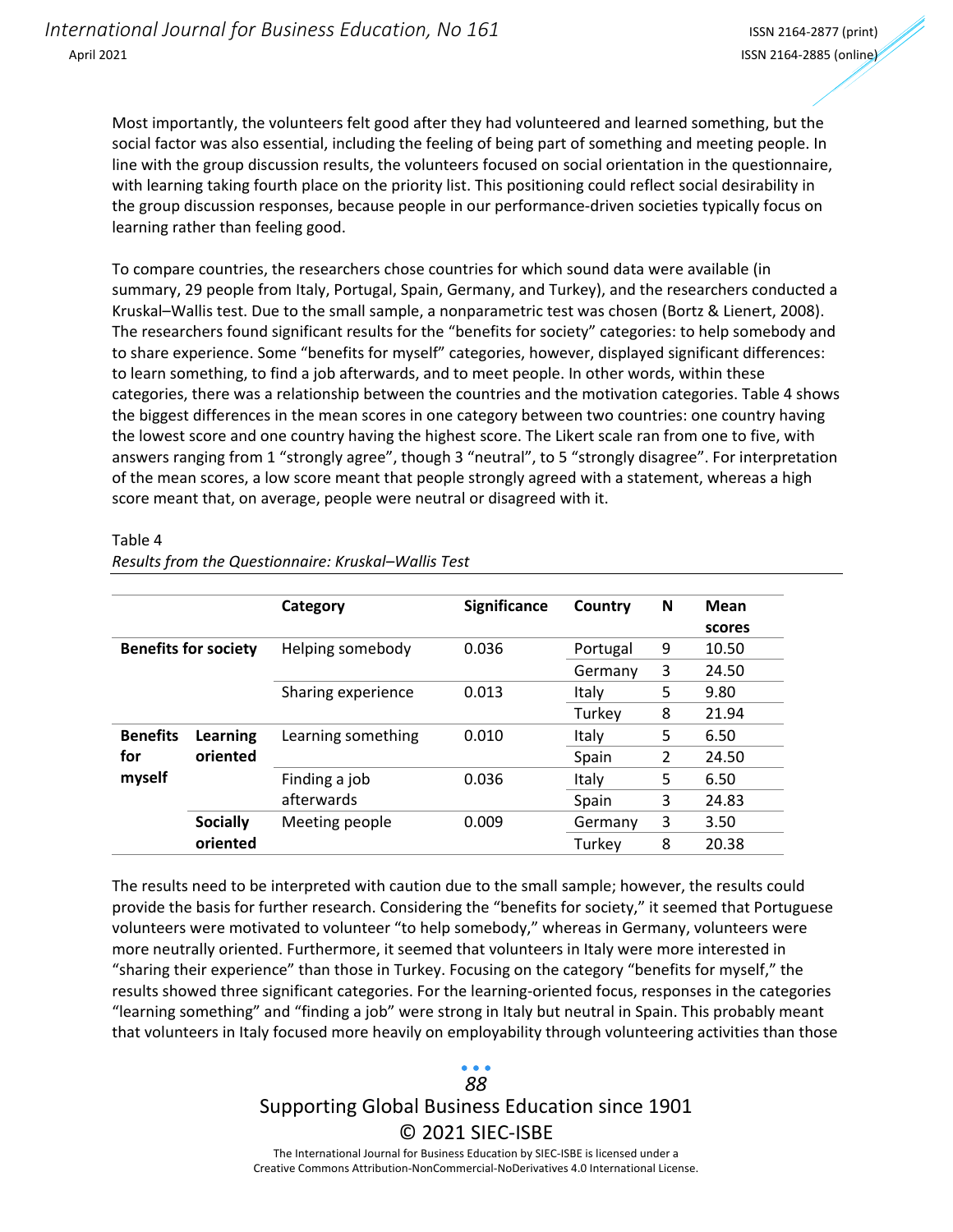in Spain. Regarding social orientation, responses in the "meeting people" category were robust in Germany and neutral in Turkey. This difference could be a cultural because, in Germany, single-person households are widespread, leading to people wanting to meet others through their volunteering, whereas in Turkey, people live in extended family households and therefore do not need to go out to meet other people. However, these are generalizations based on small numbers of participants, so they are not definitive.

#### **Discussion**

The results of the pilot study supported the need to discuss a European definition of volunteering. Besides the different understandings of volunteering in different countries, the researchers identified different motivations for volunteering. It seems that if people take care of other people's problems, they are motivated to learn new ways to solve them. The benefits of volunteering could be divided into benefits for society and benefits for myself, meaning that, on the one hand, volunteers benefit from volunteering because they wish to help others (active solidarity). On the other hand, volunteers benefit from volunteering because they feel better afterwards, develop communication skills, and gain cultural and social understanding.

It therefore seems that benefits are balanced between external and internal benefits (i.e., a balance between giving and taking). This understanding of giving and taking is in line with the octagon model of volunteer motivation presented by Pessi (2010). In her model, Pessi did not see the give/take motivation factor as a question of egoism versus altruism, but in more complex terms: "Volunteering is a particular arena for change, personal search, and individuality, as well as continuity and communality" (Pessi, 2010, p. 187).

However, such change depends on a working environment of recognition and validation, which requires individuals to be interested in personal development. The voluntary sector offers different learning situations within multiple communities of practice (Wenger 2010), and handling different situations is more likely to be successful because different people with different experience are involved. Volunteer communities also learn from each other through various boundary encounters (Wenger 1999), such as visits and situations where members share their experience on a more individual basis. Also, active volunteers who participate in many communities of practice are vital in this process. It depends on the volunteers themselves whether they realize the learning outcomes of successful/unsuccessful encounters, because learning situations are very personal. Volunteers generally realize that they have learned something during their voluntary work, as shown in this study.

Additionally, the volunteers mentioned personal growth and an increase in communication skills as benefits, frequently stating that the volunteering opened up new occupational fields. They gained greater insight into other occupational areas and realized that they needed further education to become employable.

The pilot study should be considered with caution. The limitations of the pilot study were due to the small number of participants who completed the questionnaire. Some answers could also have been socially desirable because the volunteers felt expected to help others or learn something. Mostly, the results regarding the differences between countries were based on small numbers and plausible assumptions. These assumptions could generate ideas for more detailed research with many

## Supporting Global Business Education since 1901 © 2021 SIEC-ISBE The International Journal for Business Education by SIEC-ISBE is licensed under a *89*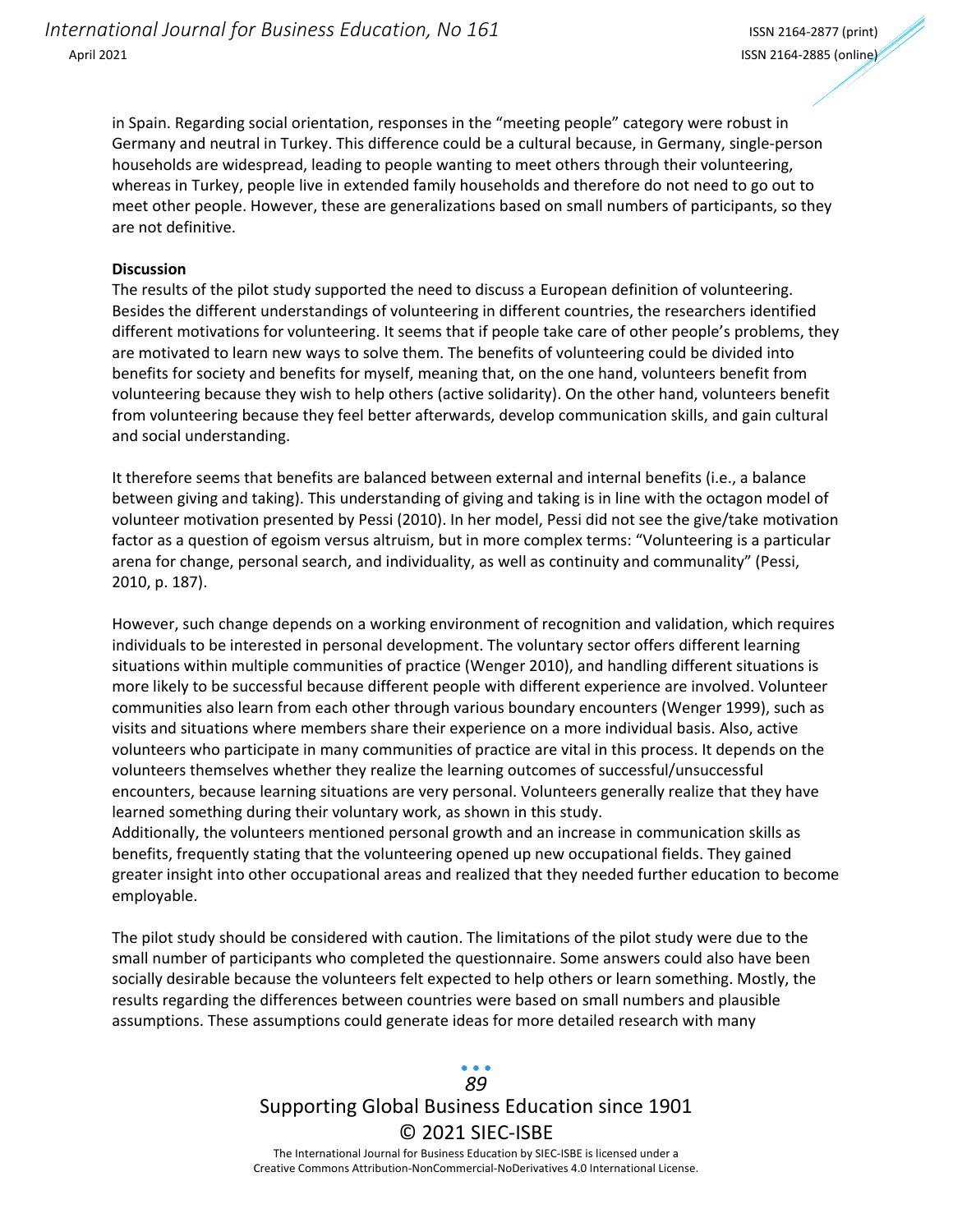participants. A more extensive study in each country would have given a clearer picture of the differences in understanding and benefits across different countries, and more research and discussion are required regarding the capacity of volunteering to enhance business education.

#### **Implications for Practice**

A chance to boost volunteer learning might be to integrate volunteers and their experience into business education, which could enhance volunteers' competencies through further formal education. Service learning seems a suitable instructional tool for such integration, and it could lead to intergenerational learning opportunities for both students and other volunteers. No matter how business education includes the learning of volunteers because volunteering can support learning. In particular, the idea of learning as a lifelong process is relevant to voluntary work. The learning outcomes could be structured according to the different key competence areas, such as leadership or learning, to enhance competencies. In other words, integrating volunteers or volunteer experience into business education would lead to new insights, which in turn could encourage students' social thinking and action. In service learning or social entrepreneurship education, students are trained in social thinking and action. Service learning helps students to connect with social topics and supports awareness of major difficulties in society. Social entrepreneurship education provides an opportunity to start a business with social content and social aims and sensitizes students through experience. Finally, integrating volunteering into any kind of business education supports students' and volunteers' competencies and promotes diversity and new thinking for the labor market.

A broader approach to integrating service learning or social entrepreneurship education in higher education curriculum should be considered. Possible integration into specific courses could begin with interdisciplinary elective courses, with the overall aim of extending interest in, and recognition of, voluntary work or social entrepreneurship to different programs. Another aim could be to expand the understanding of entrepreneurship in business administration programs by including social entrepreneurship as well as standard entrepreneurship. Such changes in curricula could change whole master's programs and meet the demands of an ever-changing society. Social entrepreneurship education or service learning could also be effectively offered in teacher education programs, leading to multiplied effects if students learn to integrate volunteering into their future teaching routines.

Both in higher education and other education sectors, teachers have the power to introduce service learning or social entrepreneurship education in their courses. Such integration could focus on specific key competencies for lifelong learning or even on specific volunteer tasks. Depending on the time and effort involved, teachers could develop possible learning objectives by combining key competencies with volunteer tasks.

#### **Conclusion**

Within the presented VVH project partnership, the focus on the key competencies for lifelong learning was used as a basis for group discussions and a method for operationalizing volunteers' competencies in different countries. The group discussion results showed differing motivations for volunteering depending on individual biographies and, sometimes, different countries. In other words, people have different motivational factors, and countries' individual cultures might influence those factors. Nevertheless, people are not purely selfish or altruistic in their motivations; instead, volunteers balance

### Supporting Global Business Education since 1901 © 2021 SIEC-ISBE The International Journal for Business Education by SIEC-ISBE is licensed under a *90*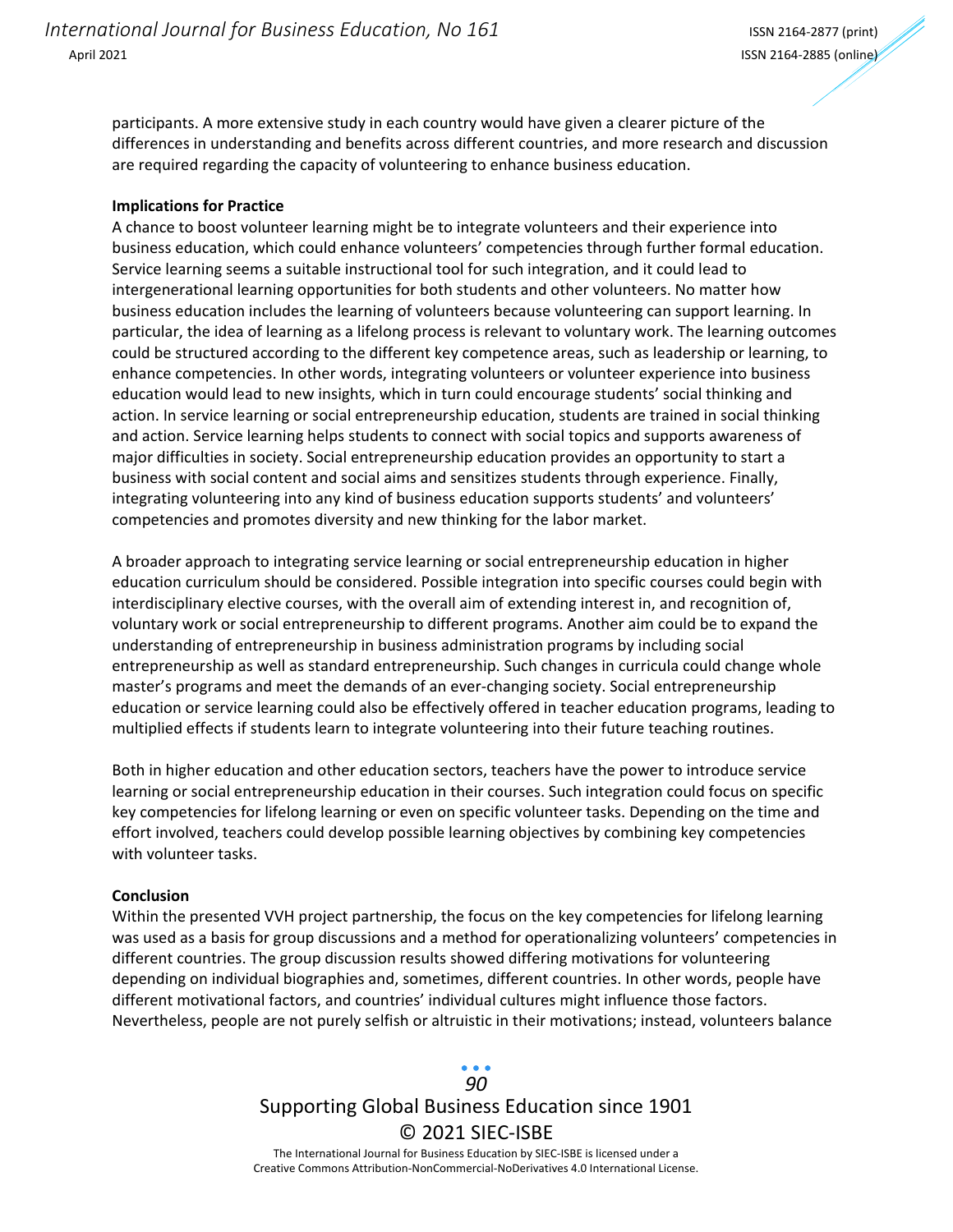giving and taking in their volunteering and act on different motivations for volunteering. Within a community of practice, volunteers have an opportunity to learn from each other and gain a wide range of ideas and information within a learning situation. In a volunteering context, the ideological backdrop of the learning process often generates particularly profound learning outcomes. Within the volunteering situations, the next step in personal development involves recognizing outcomes and individuals' potential to grow. This personal development orientation could be integrated into formal education, especially business education, to improve students' employability. This paper provides opportunities to integrate the idea of volunteering into business education and foster students' motivation to volunteer. Such integration could be through narrow or broad approaches to service learning or social entrepreneurship education. The authors have therefore discussed the importance of voluntary work and the opportunities it offers to develop competencies through volunteering.

The results underlined the importance of the VVH project and led to the follow-up project DesTeVa (Destination eValidation)—an Erasmus+ strategic partnership concentrating on the validation of volunteers' competencies. The DesTeVa project designed an online tool to validate volunteers' competencies, utilizing the findings of the VVH project. A more recent project partly involving the same partners (Improving Validation in the Voluntary Sector) studied the use of this and other validation tools in volunteering, making recommendations concerning their correspondence to volunteers' needs and avenues for promoting the tools (Aichinger et al., 2020). A vital recommendation for such initiatives is the standardization of validation outcomes from the tools from a business education perspective, ensuring quality for both volunteers and the educational institution that foster volunteering or service learning.

#### **Acknowledgments**

The researchers would like to thank all project partners and participants for contributing to the projects and the pilot study. Without their contribution, the projects and this paper could not have been finalized. Additionally, the researchers thank the three anonymous reviewers from the *International Journal for Business Education* for their feedback and valuable comments.

#### **References**

- Aichinger, J., Gerholz, K-H., Weigt, L., Bremer, G., Peeters, J., Boivin, P., Jeronen, E., Pakanen, L., Adolfová, I., Brozmanová Gregorová, A., & Joklová, M. (2020) *Validation in volunteering. A study on the outcomes and impact of the validation of volunteers' competences*. Improving validation in the Voluntary Sector project (Erasmus+ 2018-1-FI01-KA204-047225). Retrieved from: https://www.improval.eu/images/Validation\_in\_Volunteering\_Study.pdf
- Awaysheh, A., & Bonfiglio, D. (2017). Leveraging experiential learning to incorporate social entrepreneurship in MBA programs: A case study. *The International Journal of Management Education* 15(2), 332–349. https://doi.org/10.1016/j.ijme.2017.04.001
- Bortz, J., & Lienert, G. A. (2008). *Kurzgefasste Statistik für die Klinische Forschung, Leitfaden fuer die verteilungsfreie Analyse kleiner Stichproben [Brief statistics for clinical research, Guide to distribution for analysis of small samples]*, 3rd ed. Springer.

## Supporting Global Business Education since 1901 © 2021 SIEC-ISBE The International Journal for Business Education by SIEC-ISBE is licensed under a *91*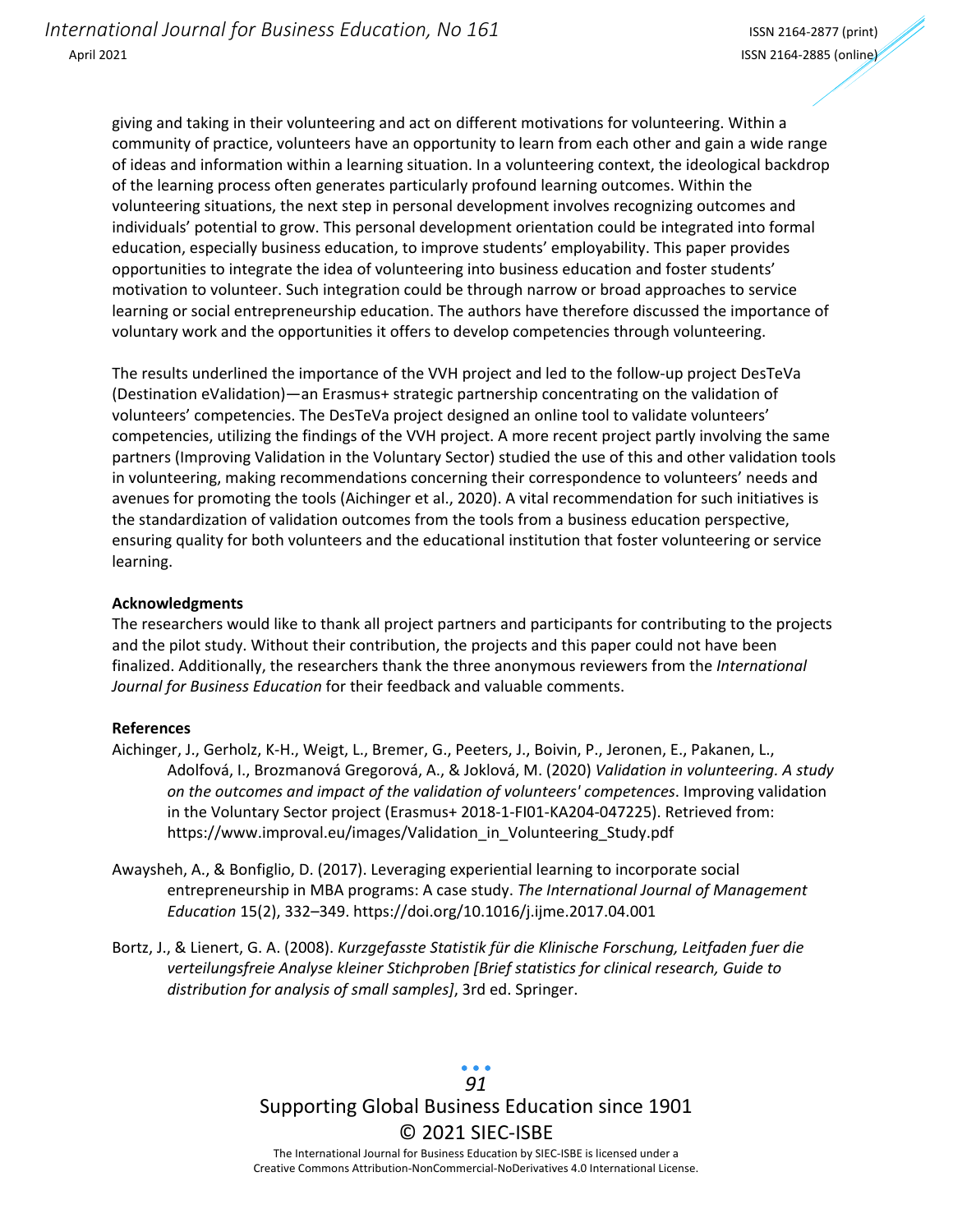*International Journal for Business Education, No 161* International ISSN 2164-2877 (print) April 2021 ISSN 2164-2885 (online)

- European Commission (2018): Proposal for a Council recommendation on key competences for lifelong learning (COM(2018)24 final). Retrieved from https://eur-lex.europa.eu/legalcontent/EN/TXT/PDF/?uri=CELEX:52018SC0014&from=EN.
- European Parliament (2006). Recommendation of the European Parliament and of the Council of 18 December 2006 on key competencies for lifelong learning (2006/962/EC). Retrieved from http://eur-lex.europa.eu/legal-content/EN/TXT/HTML/?uri=CELEX:32006H0962&from=EN.
- European Voluntary Service (EVS; Facebook group). Retrieved from: https://www.facebook.com/Discover-the-EVS-European-Voluntary-Service-139995199358271/timeline/
- Fields, M. (2005). *To Educate, Empower or Economize? Lifelong learning in civil society organizations*. Research Unit for the Sociology of Education, University of Turku.
- Fields, M. (2019) Vapaaehtoistyö hyödyttää työelämässä nuoria, hyvin koulutettuja ja työssä olevia analyysi vuoden 2018 vapaaehtoistyön tekeminen suomessa-aineistosta oppimisen näkökulmasta. *Siviksen julkaisuja 1/2019.* Opintokeskus Sivis. [Volunteering benefits of young people, the well-educated and those in working life–analysis of the volunteering in 2018 in Finland. Publication by Sivis Study Centre.] Retrieved from: https://www.oksivis.fi/media/materiaalit-osio/selvitykset-ja-tutkimukset/vapaaehtoistyon-tekeminensuomessa.pdf
- Garcia-Morales, V. J., Martin-Rojas, R., & Garde-Sánchez, R. (2020). How to encourage social entrepreneurship action? Using Web 2.0 technologies in higher education institutions. *Journal of Business Ethics* 161, 329-350. https://doi.org/10.1007/s10551-019-04216-6
- Gerholz, K.-H., Liszt, V., & Klingsieck, K. B. (2017). Effects of learning design patterns in service-learning courses. *Active Learning in Higher Education 19(1)*, 1–13. https://doi.org/10.1177%2F1469787417721420
- Gerholz, K.-H., & Slepcevic-Zach, P. (2015). Service learning in business education: What perceptions and expectations do undergraduate and graduate students have of service-learning courses? *International Journal for Business Education* 155, 47–59.
- GHK (2010). *Volunteering in the European Union*. GHK. Retrieved from: https://ec.europa.eu/citizenship/pdf/doc1018\_en.pdf
- Godfrey, P. C., Illes, L. M., & Berry, G. R. (2005). Creating breadth in business education through servicelearning. *Academy of Management Learning & Education 4*(3), 309–323.
- Gomes, Maria do Carmo (2013). Políticas públicas de qualificação de adultos e comunidades ciganas. [Public policies for the qualification of adults and Roma communities]. In M. M. Mendes, & O. Magano (orgs.), Ciganos Portugueses: Olhares Plurais e Novos Desafios numa Sociedade em Transição [Portuguese Gypsies: Plural looks and new challenges in a society in transition], Editora Mundos Sociais, 81–92.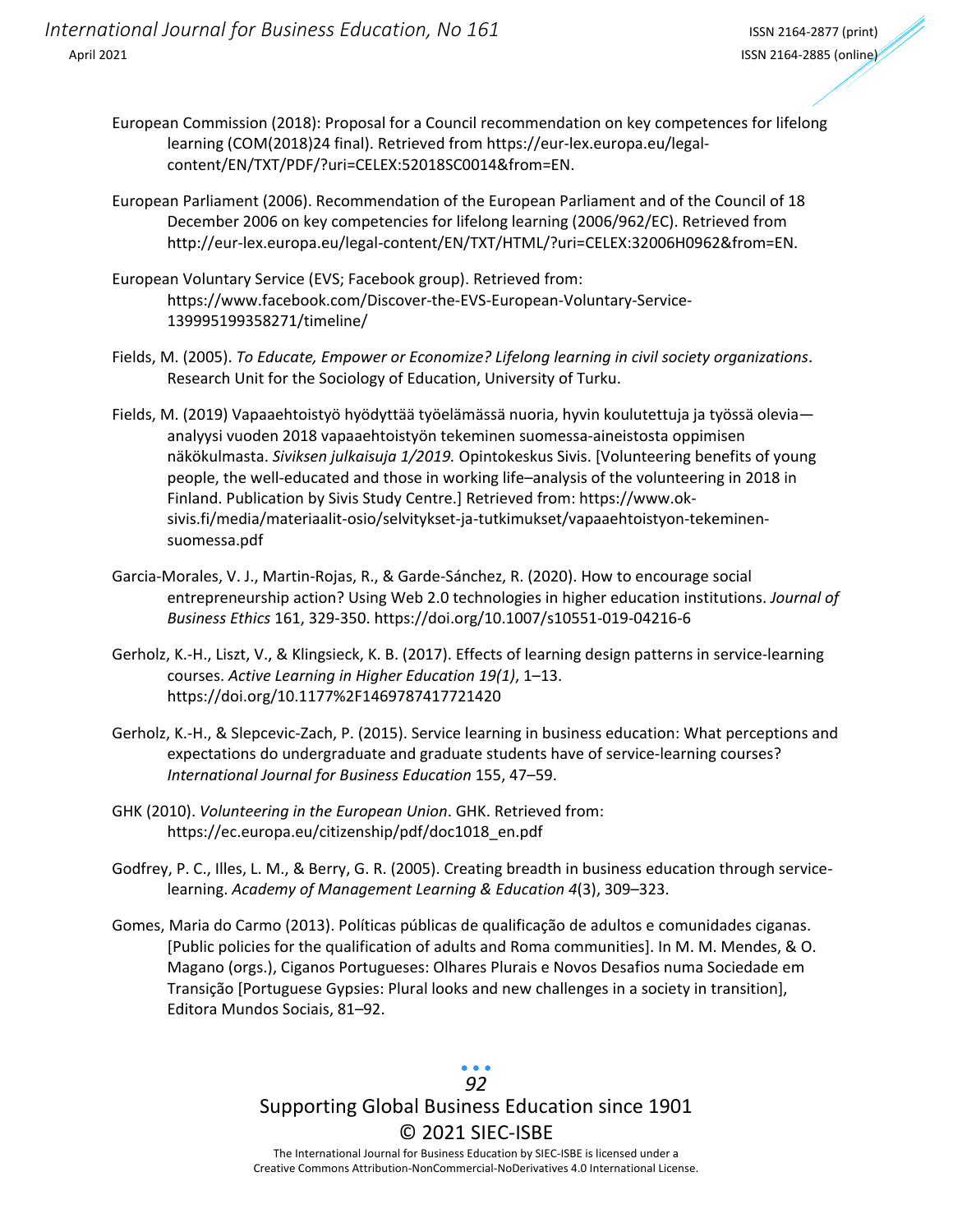- Haski-Leventhal, D., Oppenheimer, M., Holmes, K, Lockstone-Binney, L., Alony, I., & Ong, F. (2018). The conceptualization of volunteering among non-volunteers: Using the net-cost approach to expand definitions and dimensions of volunteering*. Nonprofit and Voluntary Sector Quarterly 48*(2), 30–51.
- Hoskins, B., Leonard, P., & Wilde, R. (2020). How effective is youth volunteering as an employment strategy? A mixed methods study of England. *Sociology*, *54*(4), 763–781.
- Illeris, K. (2010). Competence, learning and education: How can competencies be learned, and how can they be developed in formal education*?* In K. Illeris (Ed.), *International Perspectives on Competence Development: Developing Skills and Capabilities*. Routledge, 83–98.
- Kelemen, M., Mangan, A., & Moffat, S. (2017). More than a little act of kindness? Towards a typology of volunteering as unpaid work. *Sociology*, *51*(6), 1239–1256.
- Lave, J., & Wenger, E. (1993). *Situated learning: Legitimate peripheral participation*. Cambridge University Press.
- Maki, A., & Snyder, M. (2007) Investigating similarities and differences between volunteer behaviors: Development of a volunteer interest typology. *Nonprofit and Voluntary Sector Quarterly,* 46(1), 5–28.
- Mozilla Firefox Open Badges. Description of Open Bagdes. Retrieved from: http://openbadges.org/about/
- Nikolova, N., & Andersen, L. (2017). Creating shared value through service learning in management education. *Journal of Management Education, 41*(5), 750–780.
- Pessi, A. B. (2010). Being individually together is systems intelligent: Lessons from volunteerism research essays on systems intelligence. In R. Hämäläinen & E. Saarinen (eds.), *Essays on Systems Intelligence* (pp. 181–204). Aalto University.
- Ranson, S. (1998) Lineages of the Learning Society. In S. Ranson (Ed.) *Inside the Learning Society*, (pp. 1– 24). Cassell.
- Rego, R., Zózimo, J., & Correia, M. (2014). *As competências profissionais geradas pelo Voluntariado*. [Professional skills generated by Volunteering]. ISU.
- Schreier, M. (2012). *Qualitative Content Analysis in Practice*. Sage.
- Singh, M., & Duvekot, R. (2013). Introduction. In M. Singh & R. Duvekot (eds.), *Linking Recognition Practices and National Qualifications Frameworks*. UNESCO Institute for Lifelong Learning.
- Smith, B. R., Barr, T. F., Barbosa, S. D., & Kickul, J. R. (2008). Social entrepreneurship: A grounded learning approach to social value creation. *Journal of Enterprising Culture, 16*(4), 339–362.

# Supporting Global Business Education since 1901 © 2021 SIEC-ISBE *93*